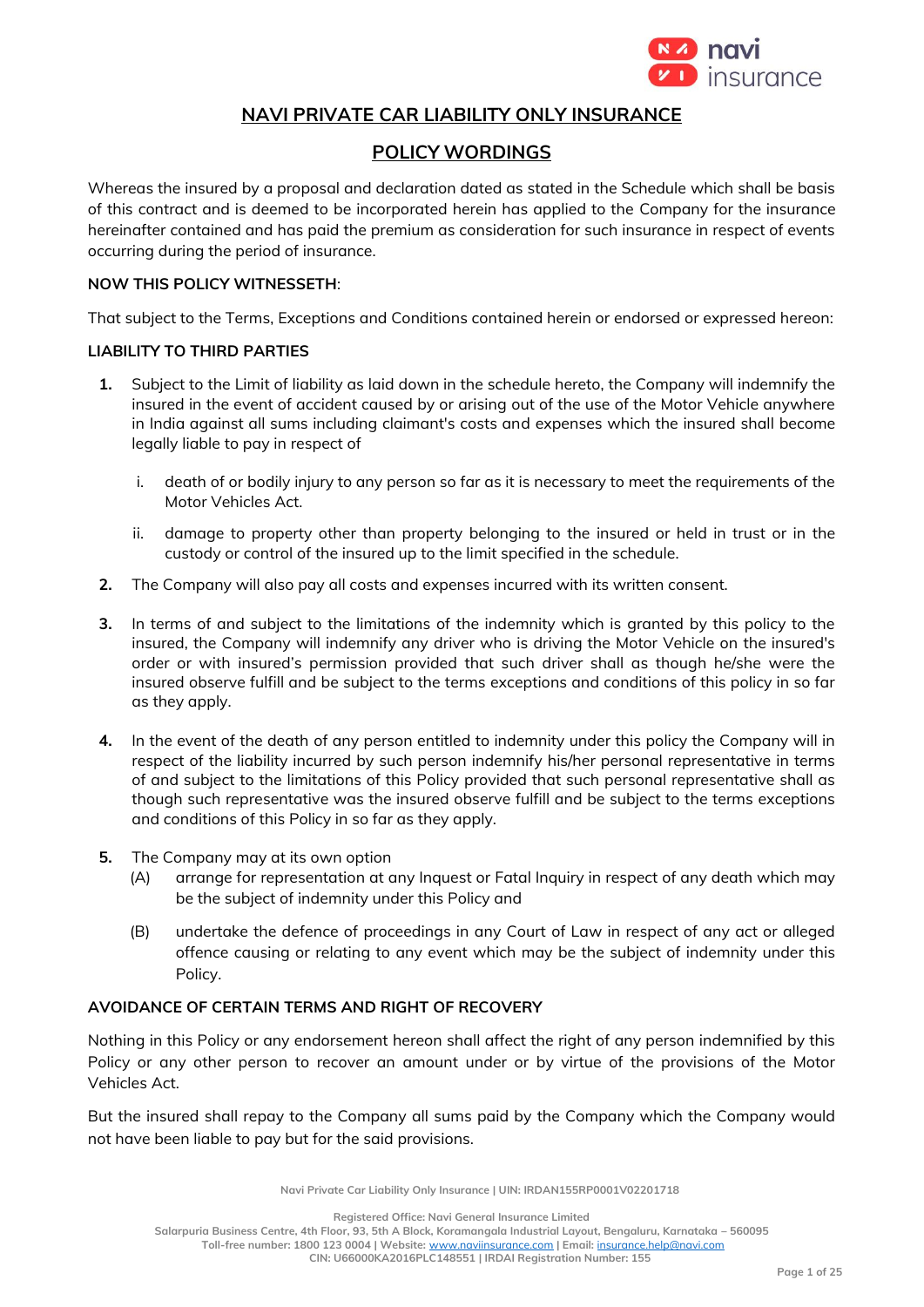

#### **APPLICATION OF LIMITS OF INDEMNITY**

In the event of any accident involving indemnity to more than one person any limitation by the terms of this Policy and/or of any Endorsement thereon of the amount of any indemnity shall apply to the aggregate amount of indemnity to all persons indemnified and such indemnity shall apply in priority to the insured.

#### **PERSONAL ACCIDENT COVER FOR OWNER-DRIVER**

Subject otherwise to the terms exceptions conditions and limitations of this Policy, the Company undertakes to pay compensation as per the following scale for bodily injury/ death sustained by the owner-driver of the vehicle in direct connection with the vehicle insured or whilst mounting into/dismounting from or traveling in the insured vehicle as a co-driver, caused by violent, accidental, external and visible means which independently of any other cause shall within six calendar months of such injury result in

|      | Nature of Injury                                             | <b>Scale of</b> |
|------|--------------------------------------------------------------|-----------------|
|      |                                                              | compensation    |
|      | Death                                                        | 100%            |
| ii)  | Loss of two limbs or sight of two eyes or one limb and sight | 100%            |
|      | of one eye.                                                  |                 |
| iii) | Loss of one limb or sight of one eye                         | 50%             |
| iv)  | Permanent total disablement from injuries other than named   | 100%            |
|      | above.                                                       |                 |

#### **Provided always that**

- 1) The compensation shall be payable under only one of the items (i) to (iv) above in respect of the owner-driver arising out of any one occurrence and the total liability of the insurer shall not in the aggregate exceed the sum of Rs. ----- during any one period of insurance.
- 2) No compensation shall be payable in respect of death or bodily injury directly or indirectly wholly or in part arising or resulting from or traceable to (a) intentional self-injury suicide or attempted suicide physical defect or infirmity or (b) an accident happening whilst such person is under the influence of intoxicating liquor or drugs.

#### **This cover is subject to**

- (a) the owner-driver is the registered owner of the vehicle insured herein;
- (b) the owner-driver is the insured named in this policy;
- (c) the owner-driver holds an effective driving license, in accordance with the provisions of Rule 3 of the Central Motor Vehicles Rules, 1989, at the time of the accident.

#### **GENERAL EXCEPTIONS**

## **A. Exclusions specific to the policy which cannot be waived**

- 1. The Company shall not be liable in respect of any claim arising whilst the vehicle insured herein (a) being used otherwise than in accordance with the 'Limitations as to Use' or
	- (b) being driven by or is for the purpose of being driven by him/her in the charge of any person other than a Driver as stated in the Driver's Clause.
- 2. The Company shall not be liable for any claim arising out of any contractual liability;

**Navi Private Car Liability Only Insurance | UIN: IRDAN155RP0001V02201718**

**Registered Office: Navi General Insurance Limited**

**Salarpuria Business Centre, 4th Floor, 93, 5th A Block, Koramangala Industrial Layout, Bengaluru, Karnataka – 560095**

**Toll-free number: 1800 123 0004 | Website:** [www.naviinsurance.com](http://www.naviinsurance.com/) **| Email:** [insurance.help@navi.com](mailto:insurance.help@navi.com)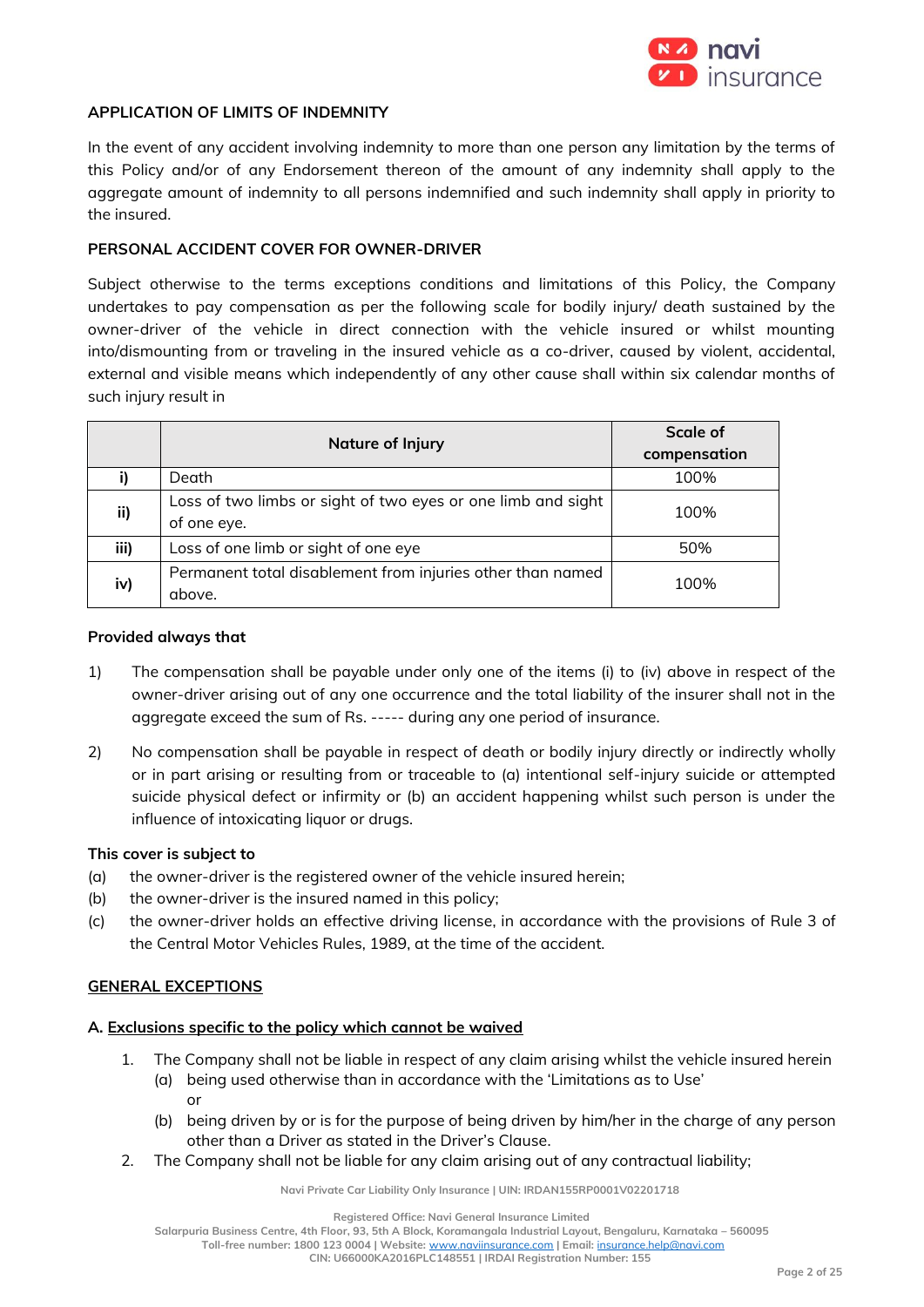

- 3. Except so far as is necessary to meet the requirements of the Motor Vehicles Act, the Company shall not be liable in respect of death arising out of and in the course of employment of a person in the employment of the insured or in the employment of any person who is indemnified under this policy or bodily injury sustained by such person arising out of and in the course of such employment.
- 4. Except so far as is necessary to meet the requirements of the Motor Vehicles Act, the Company shall not be liable in respect of death or bodily injury to any person (other than a passenger carried by reason of or in pursuance of a contract of employment) being carried in or upon or entering or mounting or alighting from the Motor Vehicle at the time of the occurrence of the event out of which any claim arises.

#### **B. Standard Exclusions**

- 5. The Company shall not be liable in respect of any liability directly or indirectly or proximately or remotely occasioned by contributed to by or traceable to or arising out of or in connection with War, Invasion, the Act of foreign enemies, hostilities or warlike operations (whether before or after declaration of war), Civil War, Mutiny, Rebellion, Military or usurped power or by any direct or indirect consequence of any of the said occurrences and in the event of any claim hereunder the insured shall prove that the accidental loss or damage and/or liability arose independently of and was in no way connected with or occasioned by or contributed to by or traceable to any of the said occurrences or any consequences thereof and in default of such proof, the Company shall not be liable to make any payment in respect of such a claim.
- 6. The Company shall not be liable in respect of any liability directly or indirectly caused by or contributed to by or arising from nuclear weapons material;

#### **CONDITIONS:**

This Policy and the Schedule shall be read together and any word or expression to which a specific meaning has been attached in any part of this policy or of the Schedule shall bear the same meaning wherever it may appear.

#### **A. Conditions when a claim arises:**

**1.** Notice shall be given in writing to the Company immediately upon the occurrence of any accident and in the event of any claim and thereafter the insured shall give all such information and assistance as the Company shall require. Every letter claims writ summons and/or process shall be forwarded to the Company immediately on receipt by the insured. Notice shall also be given in writing to the Company immediately the insured shall have knowledge of any impending Prosecution, Inquest or Fatal Inquiry in respect of any accident which may give rise to a claim under this Policy.

While notifying the claim, following information should be provided:

- Name of insured
- Insured contact numbers
- Policy number
- Date and time of loss
- Location of loss
- Nature and approximate extent of loss
- Place and contact details of the person at the loss location
- **2.** On receipt of notice of loss, Company will respond immediately and provide information to the

**Navi Private Car Liability Only Insurance | UIN: IRDAN155RP0001V02201718**

**Registered Office: Navi General Insurance Limited**

**Salarpuria Business Centre, 4th Floor, 93, 5th A Block, Koramangala Industrial Layout, Bengaluru, Karnataka – 560095**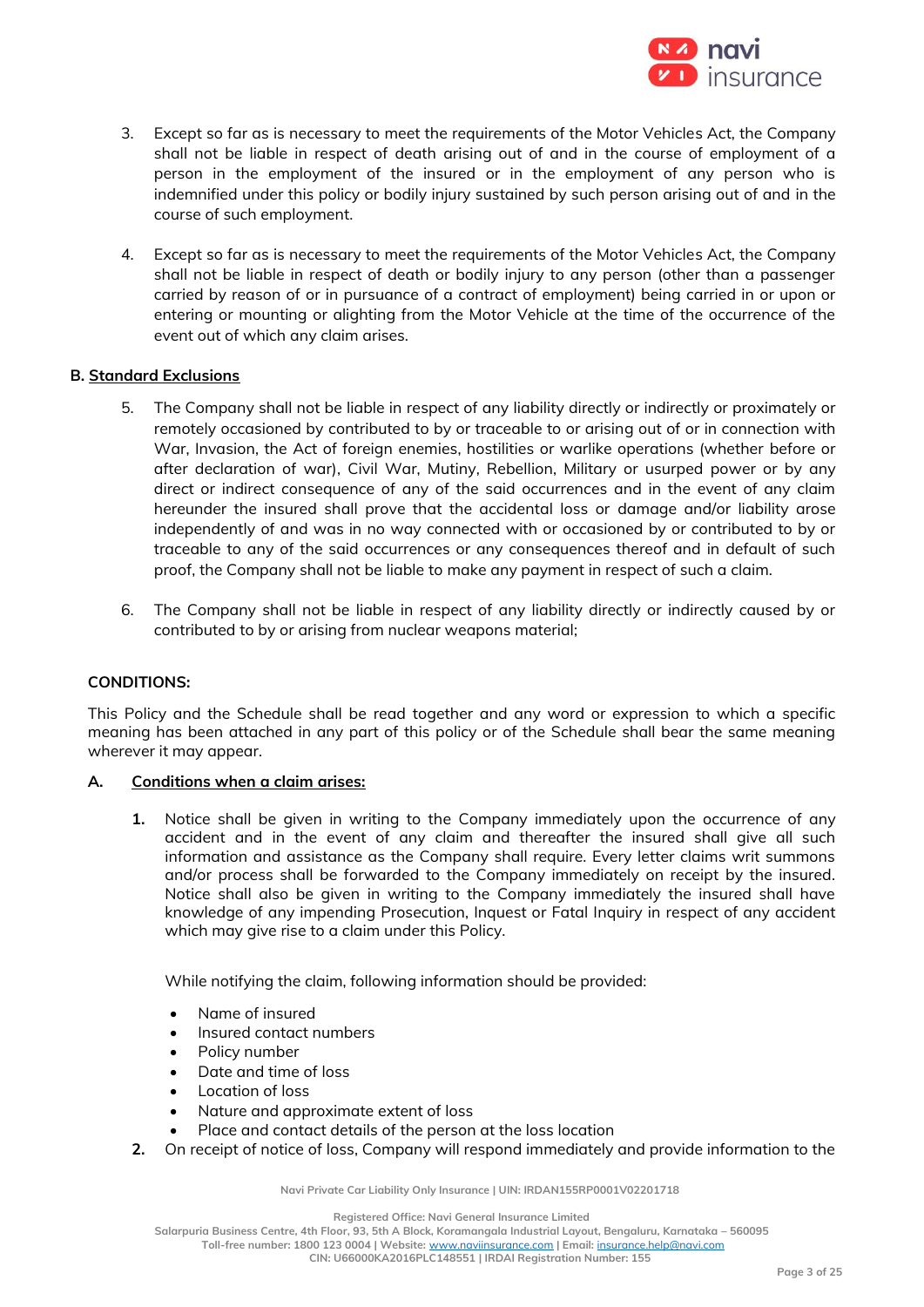

insured on the claim procedures.

Insured/Claimant shall submit following documents in support of the claim notified to us in addition to Claim Form. Where documents are available in public domain or with a public authority, the surveyor/Company will obtain themselves. The Company may ask additional relevant documents basis nature, complexity and circumstances of the loss.

#### **Documents for Liability claims**

- Policy Copy
- Copy of Registration Book
- Copy of Motor Driving License of the person driving the vehicle at the time of accident
- Police Panchanama /FIR

## **Documents for Personal Accident Claims**

- Policy copy
- Certificate of from government hospital doctor confirming the nature and degree of disability
- Discharge summary of the treating hospital clearly indicating the Hospital Registration No.
- Diagnostic reports
- FIR / Panchanama– (if Notified to Police) Attested or Original
- Final Police Report- (if applicable)
- Death Certificate\*
- Post Mortem report\*
- Legal Heir certificate /nominee certificate\*
- Driving license for owner driver (ODPA claim)

## **(Marked with \* are required only in death claims)**

**3.** In case of a Personal Accident Claim on receipt of all required information/documents that are relevant and necessary for the claim, the Company shall offer a settlement of the claim to the insured/claimant within a period of 30 days. If the Company, for any reasons to be recorded in writing and communicated to the insured/claimant, decides to reject a claim under the policy, it shall do so within a period of 30 days from the receipt of information/documents. Where the claim is rejected, the Company shall give the reasons for the same in writing drawing reference to the specific terms and conditions of the policy document.

In the event the claim is not settled within 30 days as stipulated above, the Company shall be liable to pay interest at a rate, which is 2% above the bank rate from the date of receipt of last relevant and necessary document from the insured/claimant by the Company till the date of actual payment.

**4.** No admission, offer, promise, payment, or indemnity shall be made or given by or on behalf of the insured without the written consent of the Company which shall be entitled if it so desires to take over and conduct in the name of the insured the defense or settlement of any claim or to prosecute in the name of the insured for its own benefit any claim for indemnity or otherwise and shall have full discretion in the conduct of any proceedings or in the settlement of any claim and the insured shall give all such information and assistance as the Company may require. If the Company shall make any payment in settlement of any claim and such payment includes any amount not covered by this Policy the insured shall repay to the Company the amount not so covered.

**Navi Private Car Liability Only Insurance | UIN: IRDAN155RP0001V02201718**

**Registered Office: Navi General Insurance Limited**

**Salarpuria Business Centre, 4th Floor, 93, 5th A Block, Koramangala Industrial Layout, Bengaluru, Karnataka – 560095**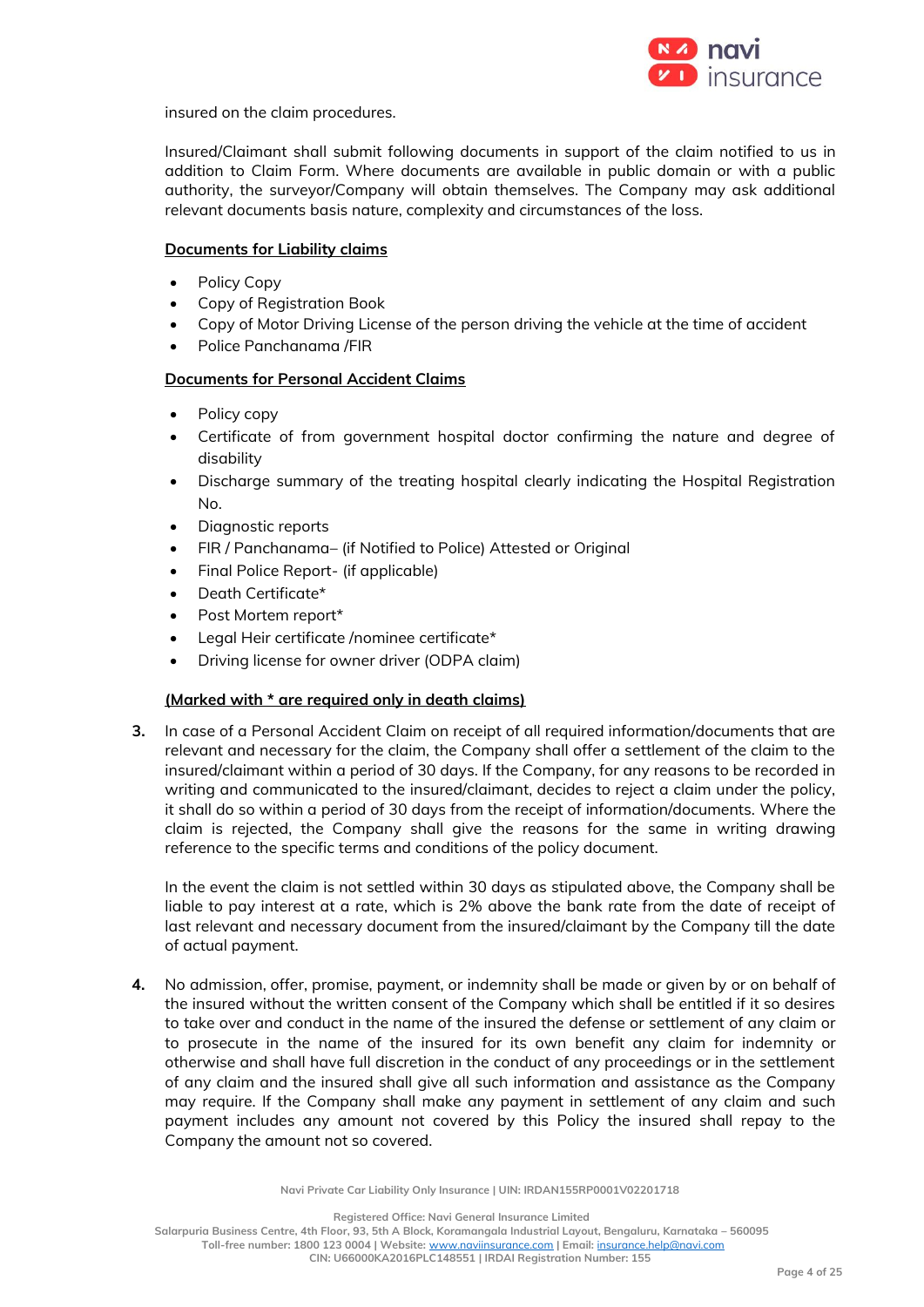

#### **B. Conditions applicable during the contract:**

- **5.** The insured shall take all reasonable steps to maintain the insured vehicle in efficient condition and the company shall have at all times free and full access to examine the insured vehicle or any part thereof or any driver or employee of the insured.
- **6.** The Company may cancel the policy by sending fifteen days' notice by recorded delivery to the insured at insured's last known address on the grounds of misrepresentation, fraud, nondisclosure of material facts or non-cooperation. In the event of cancellation of this Policy on grounds of misrepresentation, fraud, non-disclosure of material facts, the policy shall stand cancelled ab-initio and there will be no refund of premium. In the event the policy is cancelled on the grounds of non-cooperation of the insured or insured has initiated cancellation of the policy subject to proof of insurance elsewhere and surrender of original certificate of insurance, then the premium shall be computed and retained in accordance with company's short period rate for the period the Policy has been in force provided no claim has occurred up to the date of cancellation. In the event a claim has occurred in which case there shall be no refund of premium. Return of the premium by the Company will be subject to retention of the minimum premium of Rs. 100 /- (or Rs 25. /- in respect of vehicles specifically designed/modified for use by blind/handicapped/ mentally challenged persons). Where the ownership of the vehicle is transferred, the Policy cannot be cancelled unless evidence that the vehicle is insured elsewhere is produced.

| <b>PERIOD</b>                                 | % OF ANNUAL PREMIUM<br><b>RATE</b> |
|-----------------------------------------------|------------------------------------|
| Not exceeding 1 month                         | 20%                                |
| Exceeding 1 month but not exceeding 2 months  | 30%                                |
| Exceeding 2 months but not exceeding 3 months | 40%                                |
| Exceeding 3 months but not exceeding 4 months | 50%                                |
| Exceeding 4 months but not exceeding 5 months | 60%                                |
| Exceeding 5 months but not exceeding 6 months | 70%                                |
| Exceeding 6 months but not exceeding 7 months | 80%                                |
| Exceeding 7 months but not exceeding 8 months | 90%                                |
| Exceeding 8 months                            | Full annual premium/ rate          |

#### **SHORT PERIOD SCALE (FOR RETENTION OF PREMIUM)**

#### **Double Insurance**

When the insured vehicle is covered under another policy with identical cover, then the policy commencing later may be cancelled by the insured subject to the following.

If a vehicle is insured at any time with two different offices of the same insurer, 100% refund of premium of one policy shall be allowed by cancelling the later of the two policies. However, if the two policies are issued by two different insurers, the policy commencing later shall be cancelled by the insurer concerned and pro-rata refund of premium thereon shall be allowed. If, however, due to requirements of Banks/Financial Institutions, intimated to the insurer in writing, the earlier dated policy is required to be cancelled, then refund of premium will be allowed after retaining premium at short period scale for the period the policy was in force prior to cancellation.

In all such eventualities, the minimum premium of Rs. \_\_\_\_\_\_\_\_\_\_\_ shall be retained.

**Navi Private Car Liability Only Insurance | UIN: IRDAN155RP0001V02201718**

**Registered Office: Navi General Insurance Limited**

**Salarpuria Business Centre, 4th Floor, 93, 5th A Block, Koramangala Industrial Layout, Bengaluru, Karnataka – 560095**

**Toll-free number: 1800 123 0004 | Website:** [www.naviinsurance.com](http://www.naviinsurance.com/) **| Email:** [insurance.help@navi.com](mailto:insurance.help@navi.com)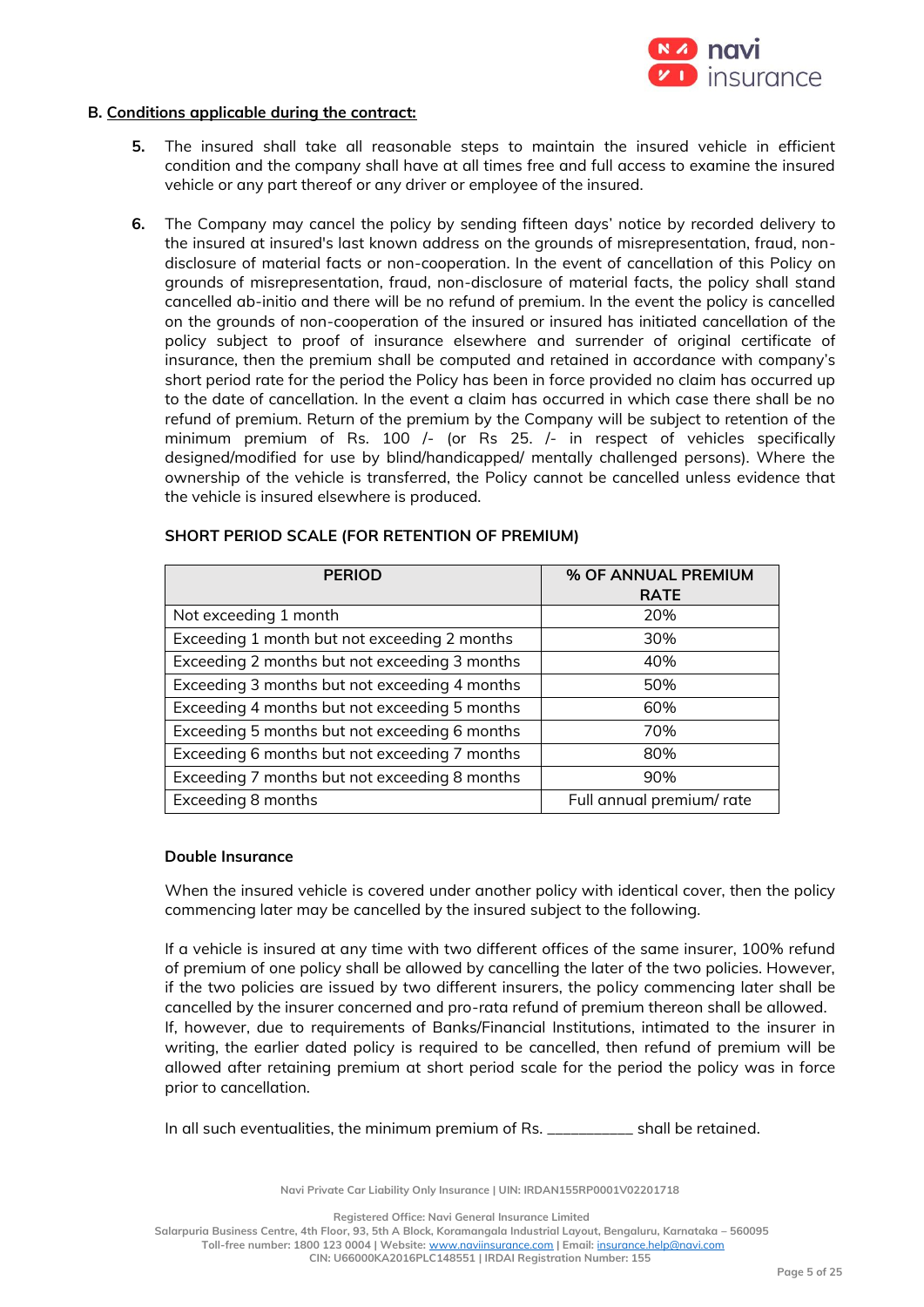

In either case, no refund of premium shall be allowed for such cancellation if any claim has arisen on either of the policies during the period when both the policies were in operation, but prior to cancellation of one of the policies.

- **7.** If at the time of occurrence of an event that gives rise to any claim under this policy there is in existence any other insurance covering the same liability, the Company shall not be liable to pay or contribute more than its ratable proportion of any compensation, cost or expense.
- **8.** If any dispute or difference shall arise as to the quantum to be paid under this policy (liability being otherwise admitted), such difference shall independent of all other questions be referred to the decision of a sole arbitrator to be appointed in writing by the parties to the dispute or if they cannot agree upon a single arbitrator within 30 days of any party invoking Arbitration, the same shall be referred to a panel of three arbitrators comprising two arbitrators one to be appointed by each of the parties to the dispute / difference, and a third arbitrator to be appointed by such two arbitrators who shall act as the presiding arbitrator and Arbitration shall be conducted under and in accordance with the provisions of the Arbitration and Conciliation Act, 1996.

It is clearly agreed and understood that no difference or dispute shall be referable to Arbitration as hereinbefore provided, if the Company has disputed or not accepted liability under or in respect of this policy.

It is hereby expressly stipulated and declared that it shall be condition precedent to any right of action or suit upon this policy that the award by such arbitrator/ arbitrators of the amount of the loss or damage shall be first obtained.

It is also hereby further expressly agreed and declared that if the Company shall disclaim liability to the insured for any claim hereunder and such claim shall not, within twelve calendar months from the date of such disclaimer have been made the subject matter of a suit in a court of law, then the claim shall for all purposes be deemed to have been abandoned and shall not thereafter be recoverable hereunder.

**9.** In the event of the death of the sole insured, this policy will not immediately lapse but will remain valid for a period of three months from the date of the death of insured or until the expiry of this policy (whichever is earlier). During the said period, legal heir(s) of the insured to whom the custody and use of the Motor Vehicle passes may apply to have this Policy transferred to the name(s) of the heir(s) or obtain a new insurance policy for the Motor Vehicle.

Where such legal heir(s) desire(s) to apply for transfer of this policy or obtain a new policy for the vehicle such heir(s) should make an application to the Company accordingly within the aforesaid period. All such applications should be accompanied by:

- a) Death Certificate in respect of the insured
- b) Proof of title to the vehicle
- c) Original Policy.

## **10. Transfer of ownership:**

On transfer of ownership the policy shall be deemed to be transferred in favour of the person to whom the motor vehicle is transferred with effect from the date of transfer. The transferee shall apply within fourteen days from the date of transfer in writing along with fresh proposal form duly filled up under recorded delivery to the insurer who has insured the vehicle, with the

**Navi Private Car Liability Only Insurance | UIN: IRDAN155RP0001V02201718**

**Registered Office: Navi General Insurance Limited**

**Salarpuria Business Centre, 4th Floor, 93, 5th A Block, Koramangala Industrial Layout, Bengaluru, Karnataka – 560095**

**Toll-free number: 1800 123 0004 | Website:** [www.naviinsurance.com](http://www.naviinsurance.com/) **| Email:** [insurance.help@navi.com](mailto:insurance.help@navi.com)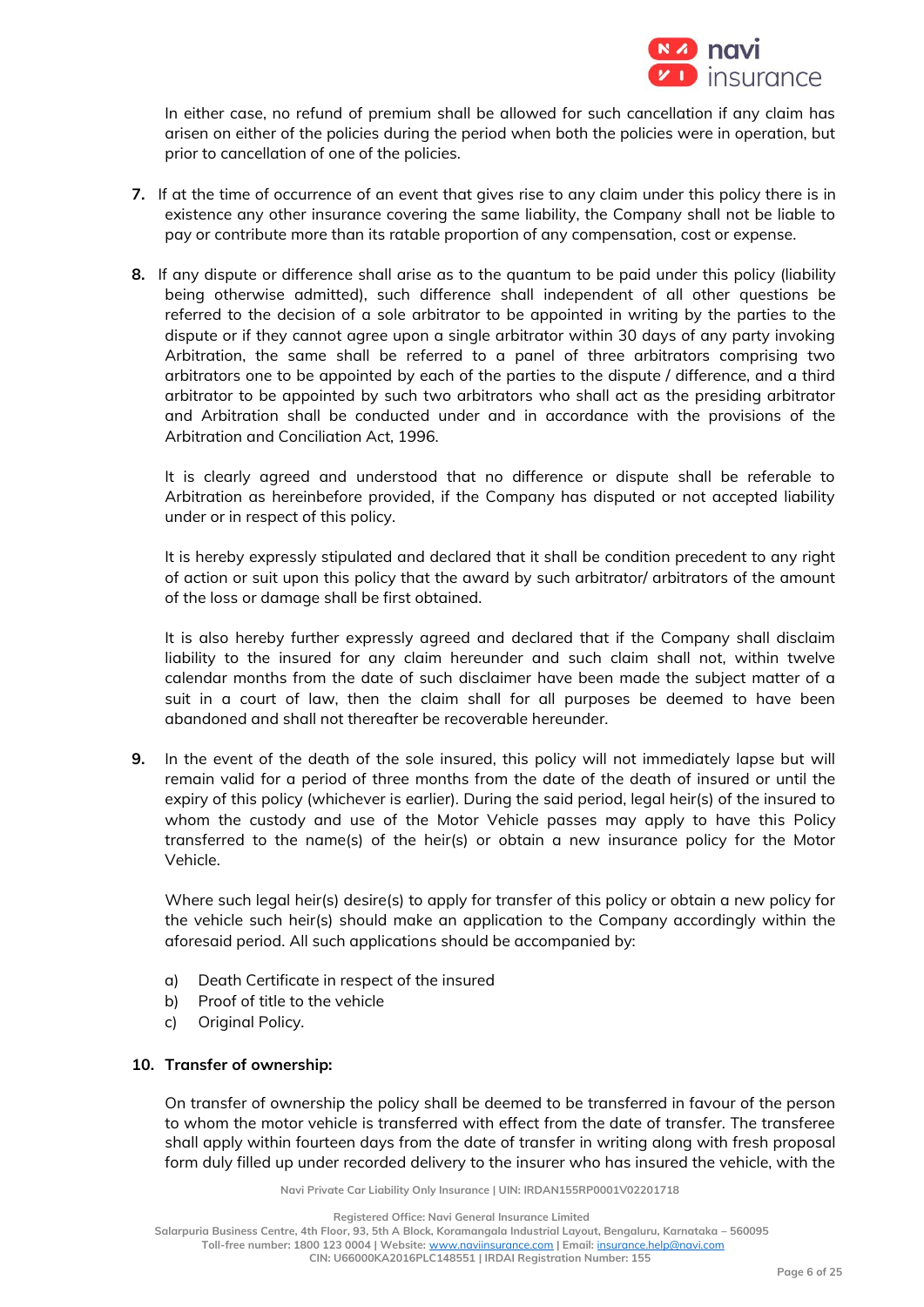

details of the registration of the vehicle, the date of transfer of the vehicle, the previous owner of the vehicle and the policy number for necessary changes in our record and issuance of fresh Certificate of Insurance.

## **11. Change of Vehicle:**

Vehicle insured under the policy can be substituted by another vehicle for the balance period of the policy subject to adjustment of premium, if any, on pro-rata basis from the date of substitution on submission of fresh proposal form. Where the vehicle so substituted is not a total loss, evidence in support of continuation of insurance on the substituted vehicle shall be submitted before such substitution.

#### **12. Concession for Laid-Up Vehicles**

In case the vehicle is laid up in garage and not in use for a period of not less than two consecutive months then

a) A pro-rata returns of premium for the period during which the vehicle is so laid up will be credited to the insured in consideration of suspension of the insurer's liability under the policy during the period of lay-up.

The credited of premium will be deducted from the next renewal premium. This cannot be given as cash refund even if the policy is not renewed with the same insurer.

The calculation of the amount of the return premium will be made on the net premium on the date of issue of the policy or the date of renewal of the policy preceding the laying-up of the vehicle. OR

The expiry date of the current period of insurance under the policy will be extended for a period equal to the period the policy remained suspended on account of the layup.

The adoption of alternatives (a) or (b) above will be at the option of the insured. In either case, the insured will be required to pay Rs. 50/- towards administrative costs.

## **C. Conditions precedent to the Contract:**

**13.** The due observance and fulfillment of the terms, conditions and endorsement of this Policy in so far as they relate to anything to be done or complied with by the insured and the truth of the statements and answers in the said proposal shall be conditions precedent to any liability of the Company to make any payment under this Policy.

#### **D. Conditions for renewal of contract:**

**14.** The Policy can be renewed on or before the end of the Policy Period subject to realization of renewal premium. However, We shall not be bound to give notice that such renewal is due. Also, We may exercise option of not renewing the policy on grounds of fraud, misrepresentation, noncooperation, moral hazard or suppression of any material fact either at the time of taking the Policy or any time during the currency of the policy. Policy coverage, premium, and terms and conditions of the policy may change on renewal.

#### **ENDORSEMENTS:**

(Attached to and forming part of Policy)

## **IMT.1. Extension of Geographical Area**

**Navi Private Car Liability Only Insurance | UIN: IRDAN155RP0001V02201718**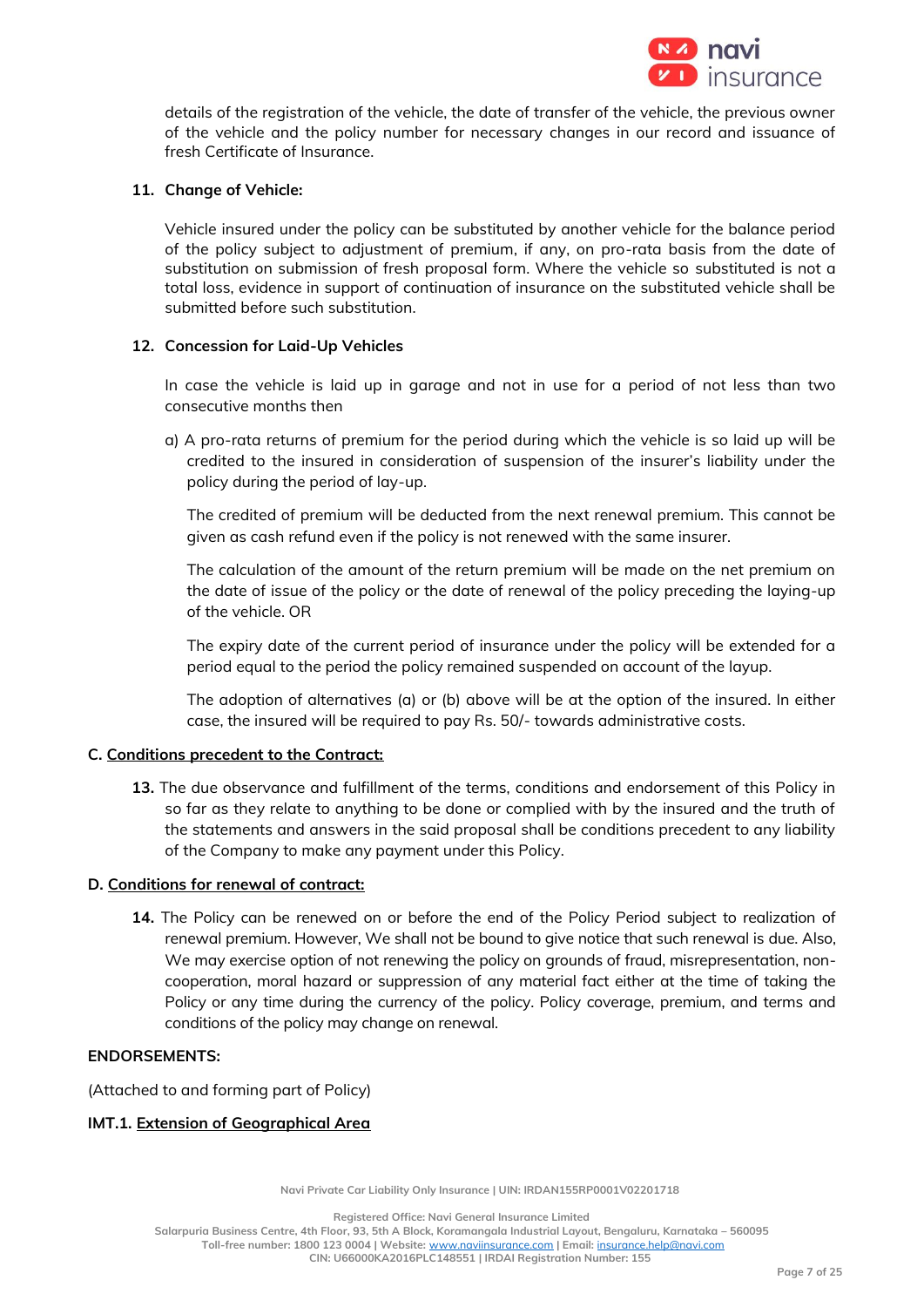

In consideration of the payment of an additional premium of Rs….it is hereby understood and agreed that notwithstanding anything contained in this Policy to the contrary the Geographical Area in this Policy shall from the.  $\ldots$  ... to the.  $\ldots$  ... (both days inclusive) be deemed to include \*

It is further specifically understood and agreed that such geographical extension excludes cover for damage to the vehicle insured / injury to its occupants / third party liability in respect of the vehicle insured during sea voyage / air passage for the purpose of ferrying the vehicle insured to the extended geographical area.

Subject otherwise to the terms exceptions conditions and limitations of this Policy.

\*Insert Nepal, Sri Lanka, Maldives, Bhutan, Pakistan, Bangladesh as the case may be

## **IMT.3. Transfer of Interest**

It is hereby understood and agreed that as from …/…/……. the interest in the Policy is transferred to and vested in ……….... of………………. carrying on or engaged in the business or profession of ……………. who shall be deemed to be the Insured and whose proposal and declaration dated. /…/…. shall be deemed to be incorporated in and to be the basis of this contract.

Provided always that for the purpose of the No Claim Bonus, no period during which the interest in this Policy has been vested in any previous insured shall accrue to the benefit of ....

Subject otherwise to the terms exceptions conditions and limitations of this Policy.

## **IMT 4. Change of vehicle**

It is hereby understood and agreed that as from .../.... / ...... the vehicle bearing Registration Number …………. is deemed to be deleted from the Schedule of the Policy and the vehicle with details specified hereunder is deemed to be included therein-

| Regd. No. Engine/ | <b>Chassis</b><br>No. | Make | Type of<br><b>Body</b> | C.C. | Year of<br>Manufacture | Seating<br>Capacity<br>including<br><b>Driver</b> | <b>IDV</b> |
|-------------------|-----------------------|------|------------------------|------|------------------------|---------------------------------------------------|------------|
|                   |                       |      |                        |      |                        |                                                   |            |

In consequence of this change, an extra / refund premium of Rs….... is charged/ allowed to the insured.

Subject otherwise to the terms exceptions conditions and limitations of this Policy.

## **IMT. 11.A. Vehicles Laid Up (Lay-up period declared)**

Notwithstanding anything to the contrary contained herein it is hereby understood and agreed that from …/ …/…... to…/ …. /….. the vehicle insured is laid up in garage and not in use and during this period all liability of the insurer under this policy in respect of the vehicle insured is suspended in consideration whereof

- a) the insurer will deduct from the next renewal premium the sum of Rs………
- b) the period of insurance by this policy is extended to..... /............. in view of the payment of an additional premium of Rs ……….

Subject otherwise to the terms exceptions conditions and limitations of this policy.

**Navi Private Car Liability Only Insurance | UIN: IRDAN155RP0001V02201718**

**Salarpuria Business Centre, 4th Floor, 93, 5th A Block, Koramangala Industrial Layout, Bengaluru, Karnataka – 560095**

**Toll-free number: 1800 123 0004 | Website:** [www.naviinsurance.com](http://www.naviinsurance.com/) **| Email:** [insurance.help@navi.com](mailto:insurance.help@navi.com)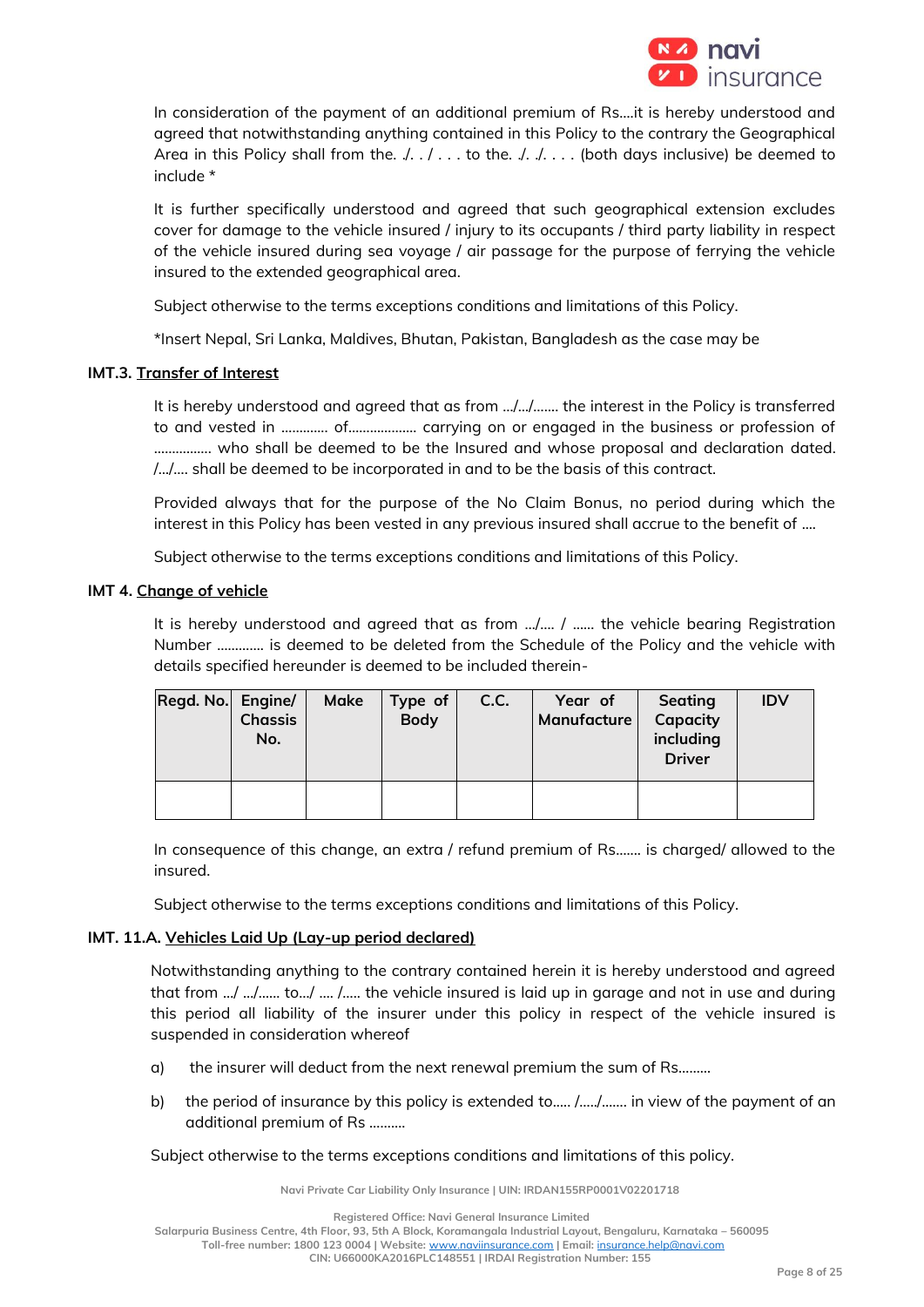

## **IMT. 11. B. Vehicles Laid Up (Lay-up period not declared)**

Notwithstanding anything to the contrary contained herein it is hereby understood and agreed that as from …. / ….. /….. the vehicle no. ………… insured hereunder is laid up in garage and not in use and liability of the insurer under this policy in respect of the said vehicle is suspended, Subject otherwise to the terms exceptions conditions and limitations of this Policy.

#### **IMT. 11.C. Termination of the Undeclared Period of Vehicle Laid Up**

It is hereby understood and agreed that the insurance by this Policy in respect of vehicle no. ………. insured hereunder is reinstated in full of ……. /……/…… and the Endorsement IMT 11(B) attaching to this policy shall be deemed to be cancelled. It is further agreed that in consideration of the period during which the vehicle no. ..………………. has been out of use.

- a) The insurer will deduct from the next renewal premium the sum of Rs………
- b) The period of insurance by this policy is extended to.…. /…./……. in view of the payment of an additional premium of Rs ……….

Subject otherwise to the terms exceptions conditions and limitations of this policy.

#### **IMT.13. Use of Vehicle within Insured's Own Premises**

It is hereby understood and agreed that the Company shall not be liable in respect of the vehicle insured while the vehicle is being used elsewhere than in the Insured's premises except where the vehicle is specifically required for a mission to fight a fire.

For the purposes of this endorsement "Use confined to own premises" shall mean use only on Insured's premises to which public have no general right of access.

#### **IMT.14. Use of Vehicle Confined to Site**

It is hereby understood and agreed that the insurer shall not be liable in respect of the vehicle insured while it is being used elsewhere than on site to which the public have no general right of access and the vehicle is not required to be registered under the Motor Vehicles Act, 1988.

## **IMT.15. Personal Accident Cover to the Insured or any Named Person other than Paid Driver or Cleaner**

In consideration of the payment of an additional premium, it is hereby agreed and understood that the Company undertakes to pay compensation on the scale provided below for bodily injury as hereinafter defined sustained by the Insured person in direct connection with the vehicle insured, or whilst mounting and dismounting from or traveling in the vehicle insured and caused by violent accidental external and visible means which independently of any other cause shall within six calendar months of the occurrence of such injury result in:

|      | <b>Details of Injury</b>                                                   | <b>Scale of Compensation</b> |
|------|----------------------------------------------------------------------------|------------------------------|
|      | Death                                                                      | 100%                         |
| ii)  | Loss of two limbs or sight of two eyes or<br>one limb and sight of one eye | 100%                         |
| iii) | Loss of one limb or sight of one eye                                       | 50%                          |
| iv)  | Permanent Total Disablement from injuries<br>other than named above        | 100%                         |

#### **Provided always that:**

**Navi Private Car Liability Only Insurance | UIN: IRDAN155RP0001V02201718**

**Registered Office: Navi General Insurance Limited**

**Salarpuria Business Centre, 4th Floor, 93, 5th A Block, Koramangala Industrial Layout, Bengaluru, Karnataka – 560095**

**Toll-free number: 1800 123 0004 | Website:** [www.naviinsurance.com](http://www.naviinsurance.com/) **| Email:** [insurance.help@navi.com](mailto:insurance.help@navi.com)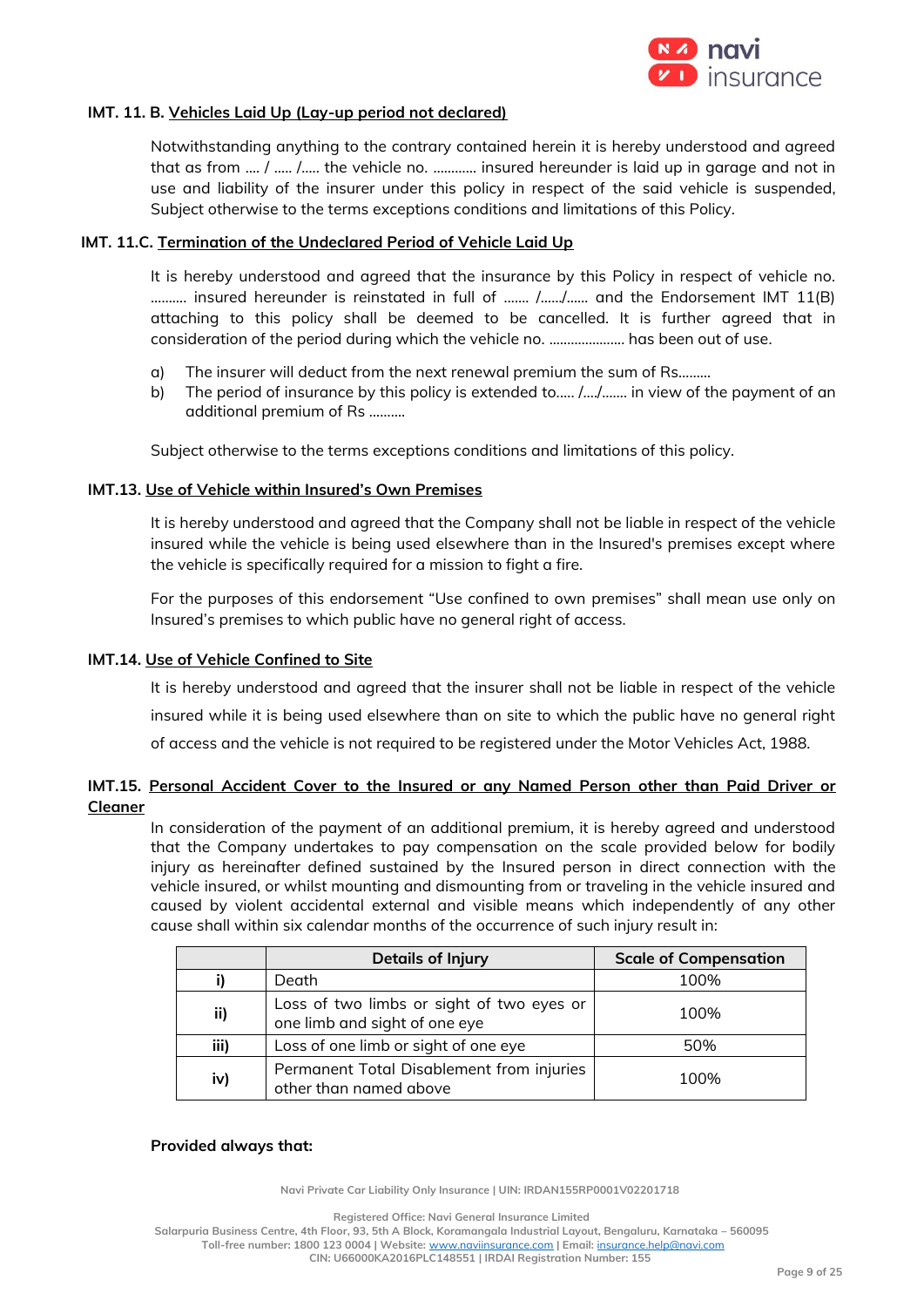

- **(1)** compensation shall be payable under only one of the items (i) to (iv) above in respect of any such person arising out of any one occurrence and total liability of the Company shall not in the aggregate exceed the sum of Rs.... …. during any one period of insurance in respect of any such person.
- **(2)** no compensation shall be payable in respect of death or injury directly or indirectly wholly or in part arising or resulting from or traceable to (a) intentional self-injury, suicide or attempted suicide physical defect or infirmity or (b) an accident happening whilst such person is under the influence of intoxicating liquor or drugs.
- **(3)** such compensation shall be payable only with the approval of the Insured named in the Policy and directly to the injured person or his/her legal representative(s) whose receipt shall be a full discharge in respect of the injury of such person.

Subject otherwise to the terms exceptions conditions and limitations of this Policy.

## **IMT.16. Personal Accident to Unnamed Passengers other than Insured and the Paid Driver or Cleaner**

In consideration of the payment of an additional premium, it is hereby understood and agreed that the Company undertakes to pay compensation on the scale provided below for bodily injuries hereinafter defined sustained by any passenger other than the Insured and/or the paid driver, attendant or cleaner and/or a person in the employ of the Insured coming within the scope of the Workmen's Compensation Act, 1923 and subsequent amendments of the said Act and engaged in and upon the service of the Insured at the time such injury is sustained whilst mounting into, dismounting from or traveling in the insured motor car and caused by violent accidental external and visible means which independently of any other cause shall within three calendar months of the occurrence of such injury result in:

|      | <b>Details of Injury</b>                                                   | Scale of     |
|------|----------------------------------------------------------------------------|--------------|
|      |                                                                            | Compensation |
|      | Death                                                                      | 100%         |
| ii)  | Loss of two limbs or sight of two eyes or one limb<br>and sight of one eye | 100%         |
| iii) | Loss of one limb or sight of one eye                                       | 50%          |
| iv)  | Permanent Total Disablement from injuries other<br>than named above        | 100%         |

## **Provided always that:**

- **(1)** compensation shall be payable under only one of the items (i) to (iv) above in respect of any such person arising out of any one occurrence and total liability of the Company shall not in the aggregate exceed the sum of Rs.... …. \* during any one period of insurance in respect of any such person.
- **(2)** no compensation shall be payable in respect of death or injury directly or indirectly wholly or in part arising or resulting from or traceable to (a) intentional self-injury, suicide or attempted suicide physical defect or infirmity or (b) an accident happening whilst such person is under the influence of intoxicating liquor or drugs.
- **(3)** such compensation shall be payable only with the approval of the Insured named in the Policy and directly to the injured person or his/her legal representative(s) whose receipt shall be a full discharge in respect of the injury of such person.

**Navi Private Car Liability Only Insurance | UIN: IRDAN155RP0001V02201718**

**Registered Office: Navi General Insurance Limited**

**Salarpuria Business Centre, 4th Floor, 93, 5th A Block, Koramangala Industrial Layout, Bengaluru, Karnataka – 560095**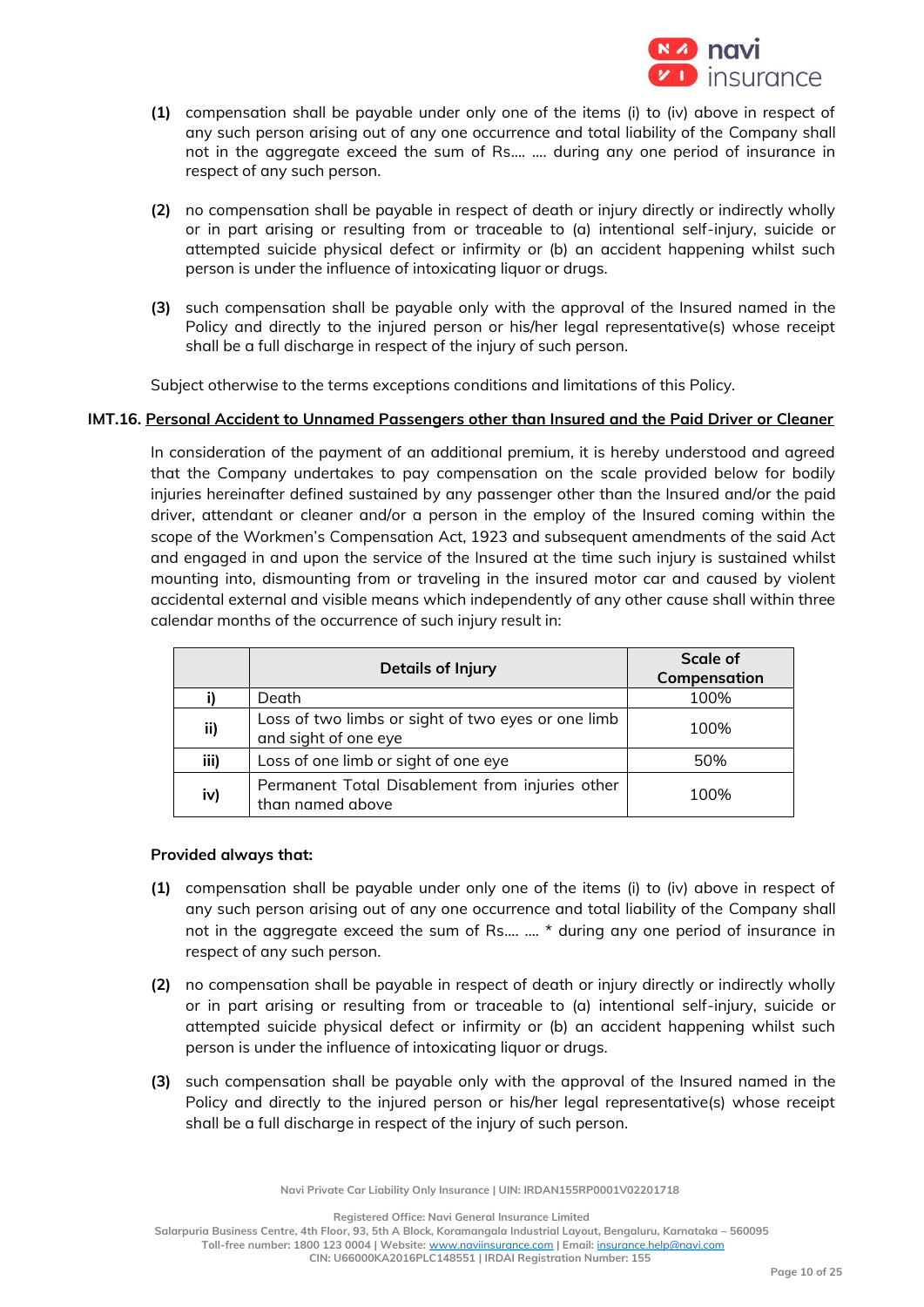

**(4)** not more than … persons/passengers are in the vehicle insured at the time of occurrence of such injury. Subject otherwise to the terms exceptions conditions and limitations of this Policy.

Subject otherwise to the terms exceptions conditions and limitations of this Policy.

## **IMT.17. Personal Accident Cover to Paid Drivers, Cleaners and Conductors**

In consideration of the payment of an additional premium, it is hereby understood and agreed that the Company undertakes to pay compensation on the scale provided below for bodily injury as hereinafter defined sustained by the paid driver/cleaner/conductor in the employ of the Insured in direct connection with the vehicle insured whilst mounting into dismounting from or traveling in the insured vehicle and caused by violent accidental external and visible means which independently of any other cause shall within six calendar months of the occurrence of such injury result in:

|      | <b>Details of Injury</b>                                                   | Scale of<br>Compensation |
|------|----------------------------------------------------------------------------|--------------------------|
|      | Death                                                                      | 100%                     |
| ii)  | Loss of two limbs or sight of two eyes or one limb<br>and sight of one eye | 100%                     |
| iii) | Loss of one limb or sight of one eye                                       | 50%                      |
| iv)  | Permanent Total Disablement from injuries other<br>than named above        | 100%                     |

## **Provided always that:**

- **(1)** compensation shall be payable under only one of the items (i) to (iv) above in respect of any such person arising out of any one occurrence and total liability of the Company shall not in the aggregate exceed the sum of Rs.... during any one period of insurance in respect of any such person.
- **(2)** no compensation shall be payable in respect of death or injury directly or indirectly wholly or in part arising or resulting from or traceable to (a) intentional self-injury suicide or attempted suicide physical defect or infirmity or (b) an accident happening whilst such person is under the influence of intoxicating liquor or drugs.
- **(3)** such compensation shall be payable only with the approval of the Insured named in the Policy and directly to the injured person or his/her legal representative(s) whose receipt shall be a full discharge in respect of the injury of such person.

Subject otherwise to the terms exceptions conditions and limitations of this Policy.

## **IMT.18. Personal Accident to Unnamed Hirer and Unnamed Pillion Passengers**

In consideration of the payment of an additional premium, it is hereby understood and agreed that the Company undertakes to pay compensation to any unnamed hirer/ driver/ any unnamed pillion/ sidecar passenger\* on the scale provided below for bodily injury caused by violent accidental external and visible means whilst mounting into/onto and/or dismounting from or traveling in/on the vehicle insured which independently of any other cause shall within three calendar months of the occurrence of such injury result in:

**Registered Office: Navi General Insurance Limited**

**Salarpuria Business Centre, 4th Floor, 93, 5th A Block, Koramangala Industrial Layout, Bengaluru, Karnataka – 560095**

**Toll-free number: 1800 123 0004 | Website:** [www.naviinsurance.com](http://www.naviinsurance.com/) **| Email:** [insurance.help@navi.com](mailto:insurance.help@navi.com) **CIN: U66000KA2016PLC148551 | IRDAI Registration Number: 155**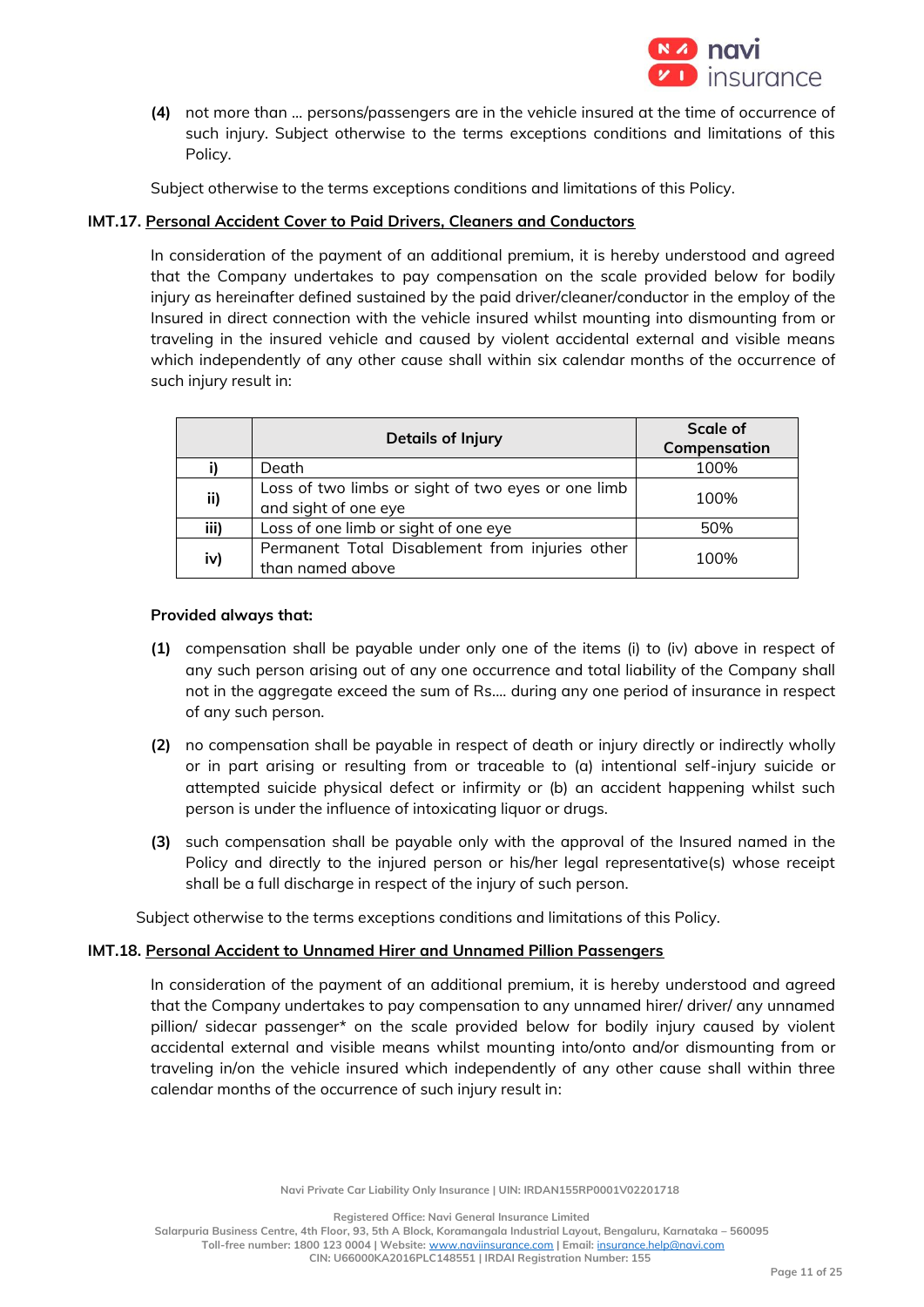

|      | <b>Details of Injury</b>                                                   | Scale of     |
|------|----------------------------------------------------------------------------|--------------|
|      |                                                                            | Compensation |
|      | Death                                                                      | 100%         |
| ii)  | Loss of two limbs or sight of two eyes or one limb<br>and sight of one eye | 100%         |
| iii) | Loss of one limb or sight of one eye                                       | 50%          |
| iv)  | Permanent Total Disablement from injuries other<br>than named above        | 100%         |

#### **Provided always that:**

- (1) compensation shall be payable under only one of the items (i) to (iv) above in respect of any such person arising out of any one occurrence and total liability of the Company shall not in the aggregate exceed the sum of Rs... during any one period of insurance in respect of any such person.
- (2) no compensation shall be payable in respect of death or injury directly or indirectly wholly or in part arising or resulting from or traceable to (a) intentional self-injury suicide or attempted suicide physical defect or infirmity or (b) an accident happening whilst such person is under the influence of intoxicating liquor or drugs.
- (3) such compensation shall be payable only with the approval of the Insured named in the Policy and directly to the injured person or his/her legal representative(s) whose receipt shall be a full discharge in respect of the injury of such person.
- (4) not more than …. persons/passengers are in the vehicle insured at the time of occurrence of such injury.

Subject otherwise to the terms exceptions conditions and limitations of this Policy.

## **IMT.20. Reduction in the Limit of Liability for Property Damage**

It is hereby understood and agreed that notwithstanding anything to the contrary contained in the policy the Company's liability is limited to Rs. 6000/- (Rupees six thousand only) for damage to property other than the property belonging to the Insured or held in trust or in custody or control of the Insured

In consideration of this reduction in the limit of liability a reduction in premium of Rs…. is hereby made to the Insured.

Subject otherwise to the terms conditions limitations and exceptions of the Policy.

## **IMT.28. Legal Liability to Paid Driver and/or Conductor and /or Cleaner employed in Connection with the Operation of Insured Vehicle**

In consideration of an additional premium of Rs. 50/- notwithstanding anything to the contrary contained in the Policy it is hereby understood and agreed that the Company shall indemnify the Insured against the insured's legal liability under the Workmen's Compensation Act, 1923 , the Fatal Accidents Act, 1855 or at Common Law and subsequent amendments of these Acts prior to the date of this Endorsement in respect of personal injury to any paid driver and/or conductor and/or cleaner whilst engaged in the service of the Insured in such occupation in connection with the vehicle insured herein and will in addition be responsible for all costs and expenses incurred with its written consent.

**Navi Private Car Liability Only Insurance | UIN: IRDAN155RP0001V02201718**

**Registered Office: Navi General Insurance Limited**

**Salarpuria Business Centre, 4th Floor, 93, 5th A Block, Koramangala Industrial Layout, Bengaluru, Karnataka – 560095 Toll-free number: 1800 123 0004 | Website:** [www.naviinsurance.com](http://www.naviinsurance.com/) **| Email:** [insurance.help@navi.com](mailto:insurance.help@navi.com)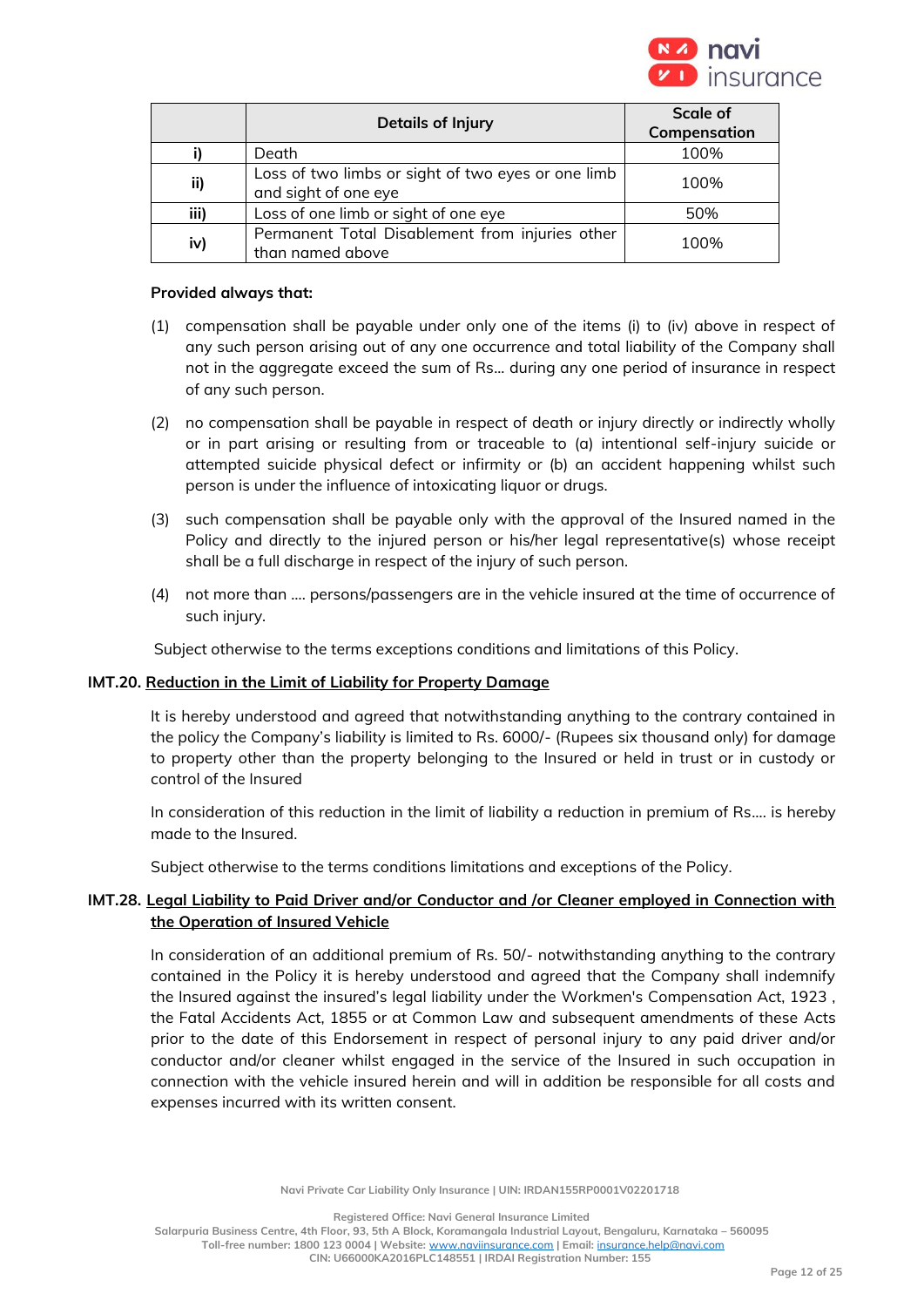

#### **Provided always that:**

- (1) This Endorsement does not indemnify the Insured in respect of any liability in cases where the Insured holds or subsequently effects with any insurer or group of insurers a Policy of Insurance in respect of liability as herein defined for Insured's general employees;
- (2) The Insured shall take reasonable precautions to prevent accidents and shall comply with all statutory obligations;
- (3) The Insured shall keep record of the name of each paid driver conductor cleaner or persons employed in loading and/or unloading and the amount of wages and salaries and other earnings paid to such employees and shall at all times allow the Company to inspect such records on demand.

(Not applicable for Private Cars/Motorised Two Wheelers not used for hire or reward.)

(4) In the event of the Policy being cancelled at the request of the Insured no refund of the premium paid in respect of this Endorsement will be allowed.

Subject otherwise to the terms conditions limitations and exceptions of the Policy except so far as necessary to meet the requirements of the Motor Vehicles Act, 1988.

## **IMT.29. Legal Liability to Employees of the Insured other than Paid Driver and / or Conductor and / or Cleaner who may be Travelling or Driving in Employer's Car**

In consideration of the payment of an additional premium @ Rs.50/- per employee insured notwithstanding anything to the contrary contained in the Policy it is hereby understood and agreed that the Company will indemnify the Insured against the Insured's liability at Common Law and Statutory Liability under the Fatal Accidents Act,1855 for compensation (including legal costs of any claimant) for death of or bodily injury to any employee (other than paid drivers) of the within named Insured being carried in or upon or entering in or getting on to or alighting from or driving the vehicle insured.

Provided that in the event of an accident whilst the vehicle insured is carrying more than.... employees of the Insured (including the driver) the Insured shall repay to the Company a ratable proportion of the total amount payable by the Company by the reason of this endorsement in respect of accident in connection with such vehicle insured.

Subject otherwise to the terms, conditions limitations and exceptions of this policy.

#### **IMT. 30. TRAILERS**

In consideration of the payment of an additional premium it is hereby understood and agreed that the indemnity granted by this policy shall extend to apply to the Trailer (Registration No.......)"

#### *Provided always that*

(a) the term "Trailer" shall not include its contents or anything contained thereon.

(b) such indemnity shall not apply in respect of death or bodily injury to any person being conveyed by the said Trailer otherwise than by reason of or in pursuance of a contract of employment.

Subject otherwise to the terms, conditions limitations and exceptions of this Policy.

**Navi Private Car Liability Only Insurance | UIN: IRDAN155RP0001V02201718**

**Registered Office: Navi General Insurance Limited**

**Salarpuria Business Centre, 4th Floor, 93, 5th A Block, Koramangala Industrial Layout, Bengaluru, Karnataka – 560095**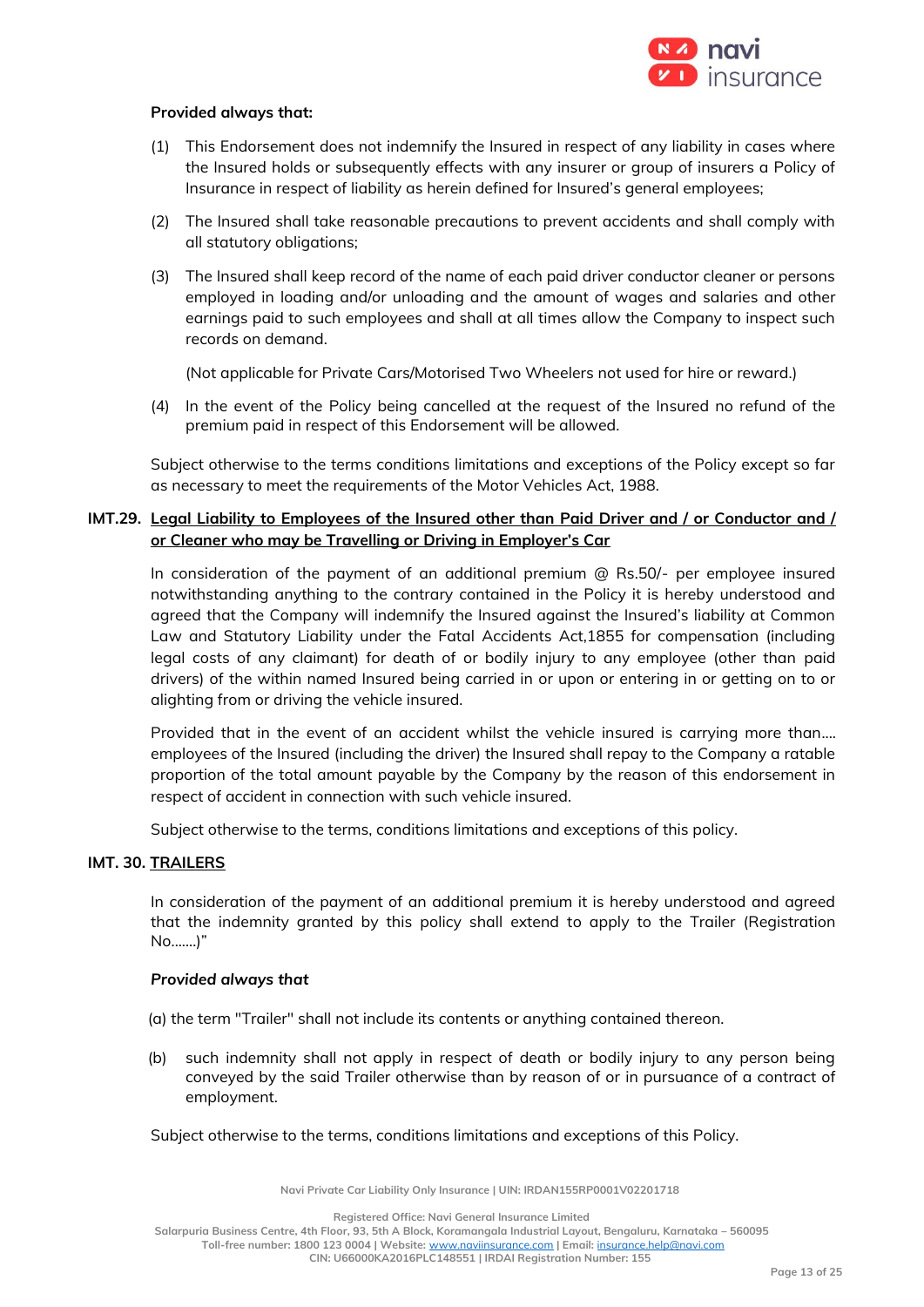

#### **IMT.31. Reliability Trials and Rallies**

In consideration of the payment of an additional premium it is hereby understood and agreed that in the indemnity granted by this Policy is extended to apply whilst the vehicle insured is engaged in ……………………….to be held at ………………… on or about the date of. /../…. under the auspices of …………………………….

#### **Provided that**

- (a) No indemnity shall be granted by this Endorsement to ……………………………….
- (b) This Policy does not cover use for organized racing, pace making, or speed testing.
- (c) During the course of the ………., the Company shall not be liable in respect of death of or bodily injury to any person being carried in or upon or entering or getting on to or alighting from the vehicle insured at the time of the occurrence of the event out of which any claim arises.

Provided that if the Company shall make any payment in exercise of its discretion under condition No. 3 of the Policy in settlement of any claim and such payment includes the amount for which the Insured is responsible by reason of this Endorsement the Insured shall repay to the Company forthwith the amount for which the insured is so responsible.

For the purpose of this Endorsement the expression "claim" shall mean a claim or series of claims arising out of one event.

Subject otherwise to the terms, conditions limitations and exceptions of this Policy.

#### **IMT.32. Accidents to Soldiers / Sailors / Airmen Employed As Drivers**

In consideration of the payment of an additional premium of Rs 100/-\* it is hereby understood and agreed that in the event of any Soldier/Sailor/Airman employed by the Insured to drive the vehicle insured being injured or killed whilst so employed, this policy will extend to relieve the Insured of his liability to indemnify Ministry of Defense under the respective Regulations.

Subject otherwise to the terms, conditions limitations and exceptions of this Policy.

## **IMT.34. Use of Commercial Type Vehicles for Both Commercial & Private Purposes**

In consideration of the payment of an additional premium of Rs.……. and notwithstanding anything to the contrary contained herein it is hereby understood and agreed that

- (I) The insurer will indemnify the insured against his legal liability under Common Law and Statutory Liability under the Fatal Accidents Act, 1855 in respect of death of or bodily injury to any person not being an employee of the insured nor carried for hire or reward, whilst being carried in or upon or entering or mounting or alighting from any motor vehicle described in the Schedule to this Policy.
- (II) This Policy shall be operative whilst any vehicle described in the Schedule hereto is being used by the insured or by any other person with the permission of the Insured for social, domestic, or pleasure purposes.

Whilst any such vehicle is being so used the insurer will in terms and subject to the limitations of and for the purposes of Section II of this policy treat as though he were the Insured person using such vehicle provided that such person:

1) shall as though he were the insured observe, fulfill and be subject to the terms, provisions, conditions and endorsements of this Policy in so far as they apply.

**Navi Private Car Liability Only Insurance | UIN: IRDAN155RP0001V02201718**

**Registered Office: Navi General Insurance Limited Salarpuria Business Centre, 4th Floor, 93, 5th A Block, Koramangala Industrial Layout, Bengaluru, Karnataka – 560095 Toll-free number: 1800 123 0004 | Website:** [www.naviinsurance.com](http://www.naviinsurance.com/) **| Email:** [insurance.help@navi.com](mailto:insurance.help@navi.com) **CIN: U66000KA2016PLC148551 | IRDAI Registration Number: 155**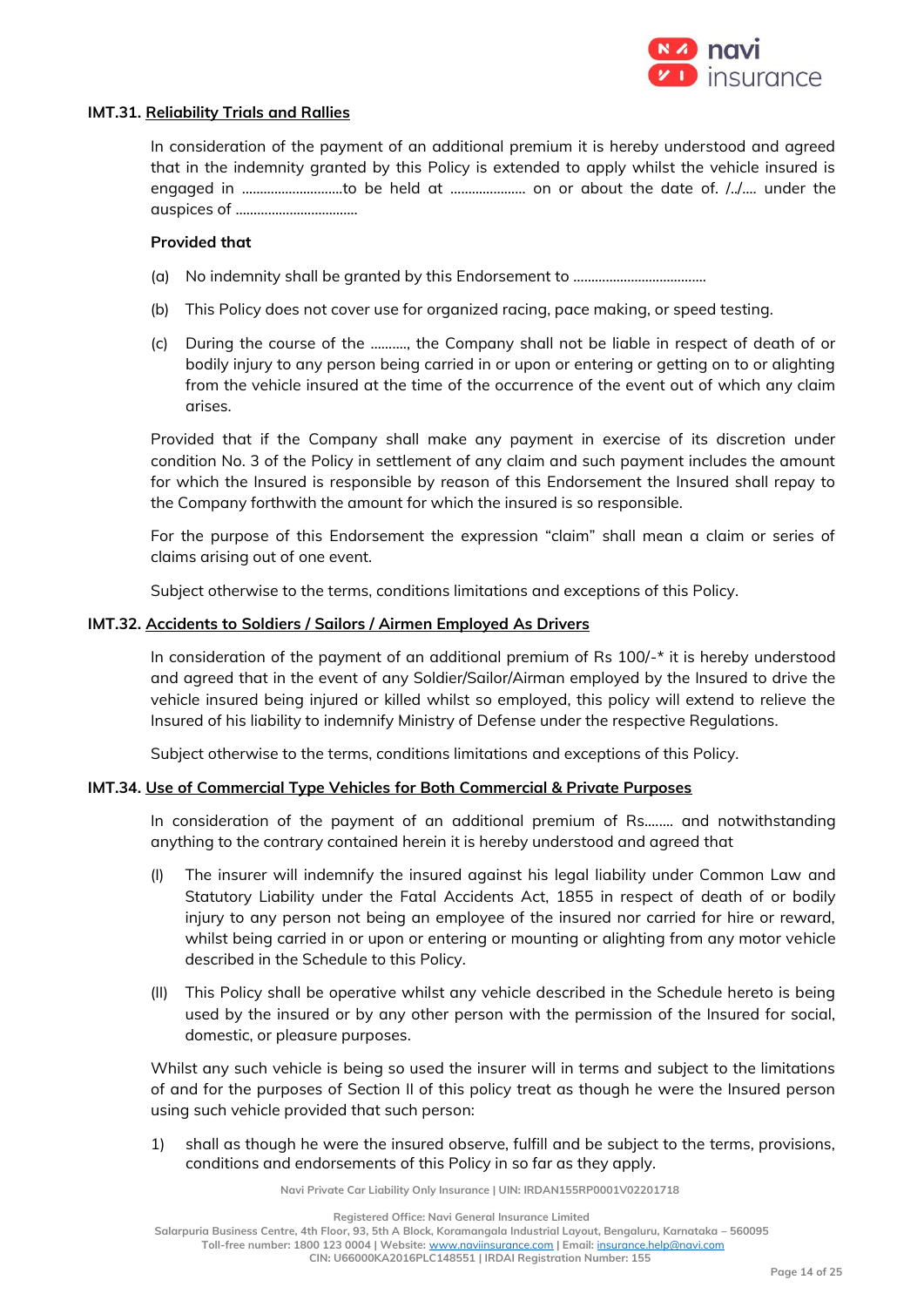

2) has not been refused any Motor Vehicle Insurance or continuance thereof by any insurer.

Subject otherwise to the terms, conditions limitations and exceptions of this Policy.

#### **IMT. 35. Hired Vehicles – Driven by Hirer**

It is hereby understood and agreed that notwithstanding anything to the contrary contained in this Policy unless the vehicle insured is being driven by or is for the purpose of being driven by the insured in the charge of the within named insured or a driver in the insured's employment, the policy shall only be operative whilst the vehicle insured is let on hire by the insured to any person (hereinafter called the Hirer) who:

- (i) shall have entered into a hire contract with the insured and who prior to such hiring shall have satisfactorily completed and signed a supplementary proposal form\*\*.
- (ii) shall have satisfied the insured
	- a) that the vehicle insured will only be driven by a duly licensed driver whose license has not been endorsed;
	- b) that such driver has not been refused Motor Insurance nor had his/her insurance policy been cancelled nor had special conditions imposed nor had increased premium demanded from him/her by reason of claims experience.

It is also understood and agreed that whilst the vehicle insured is let on hire to the Hirer the insurer shall not be liable –

If the expenditure incurred by the Insurer shall include the amount for which the Insured is responsible hereunder, such amount shall be repaid by the insured to the Insurer forthwith.

For the purpose of this endorsement the expression "Claim" shall mean a claim or series of claims arising out of one cause in respect of the vehicle.

If the vehicle is used by the Hirer for carriage of passengers for hire or reward.

Further it is agreed that the insured shall forward to the insurer the supplementary proposal referred to above, completed by the Hirer immediately after receipt thereof which proposal as well as that referred to in this policy shall be the basis of the contract expressed in this endorsement so far as it relates to the indemnity which is operative whilst the vehicle is let on hire to such Hirer.

Subject otherwise to the terms, exceptions, conditions and limitations of this Policy.

## **IMT 36 Indemnity to Hirer - Package Policy - Negligence of the insured or Hirer**

It is hereby declared and agreed that the company will indemnify any hirer of the vehicle insured against loss, damage and liability as defined in this Policy arising in connection with the vehicle insured by reason of the negligence of the within named insured or of any employee of such insured while the vehicle insured is let on hire.

Provided that any such hirer shall as though he/she were the insured observe fulfill and be subject to the terms, exceptions, conditions and limitations of this policy in so far as they apply.

## **IMT 37 Legal Liability to Non-Fare Paying Passengers other than Statutory Liability except the Fatal Accidents Act, 1855**

In consideration of the payment of an additional premium of Rs…… and notwithstanding anything to the contrary contained in Section II-1 (b) and (c) it is hereby understood and agreed

**Navi Private Car Liability Only Insurance | UIN: IRDAN155RP0001V02201718**

**Registered Office: Navi General Insurance Limited**

**Salarpuria Business Centre, 4th Floor, 93, 5th A Block, Koramangala Industrial Layout, Bengaluru, Karnataka – 560095**

**Toll-free number: 1800 123 0004 | Website:** [www.naviinsurance.com](http://www.naviinsurance.com/) **| Email:** [insurance.help@navi.com](mailto:insurance.help@navi.com)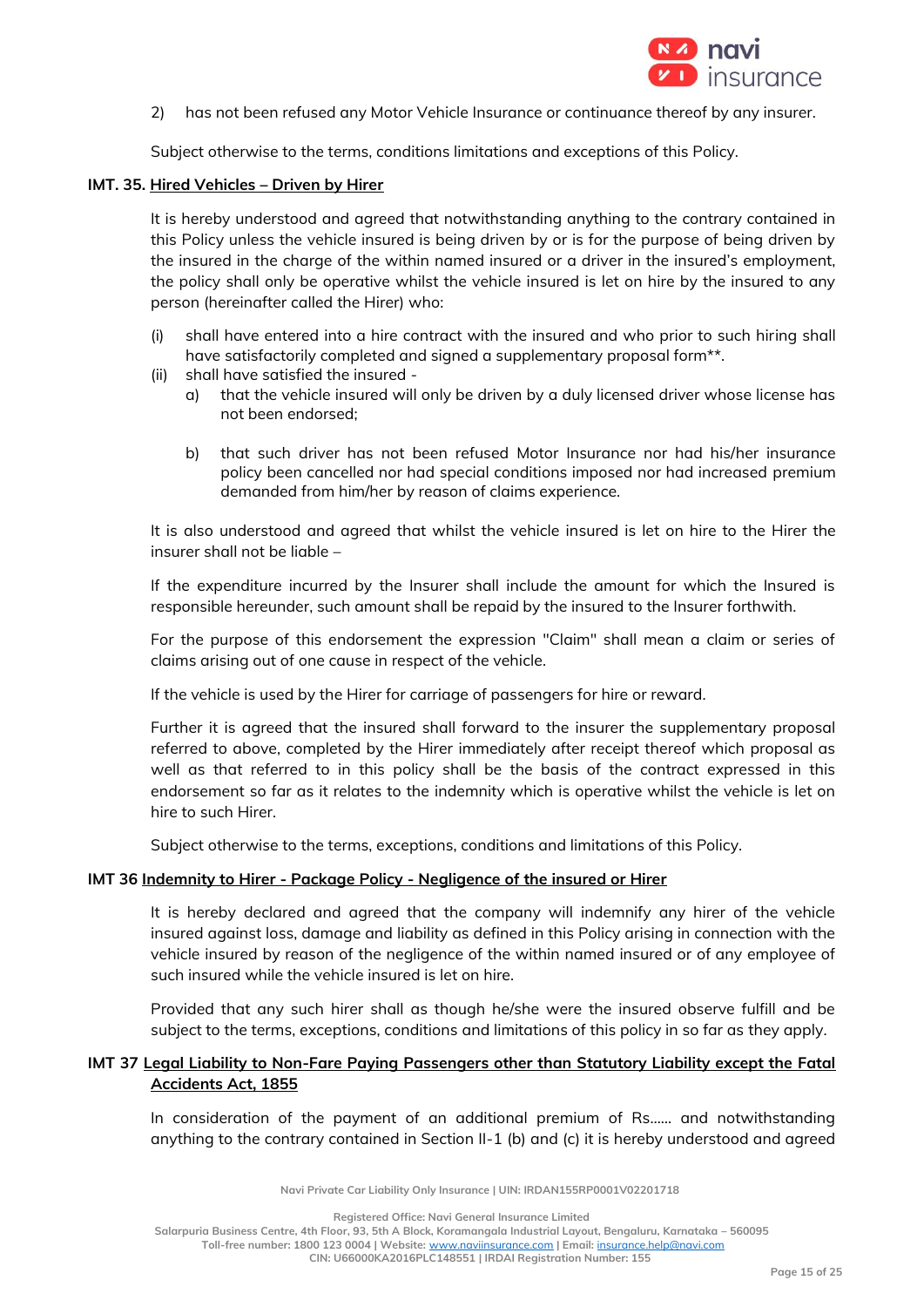

that the Company Will Indemnify the Insured against his legal liability other than liability under the Statute (except the Fatal Accidents Act 1855) in respect of death of or bodily injury to: -

- i) Any employee of the within named insured who is not a workman within the meaning of the Workmen's Compensation Act prior to date of this endorsement and not being carried for hire or reward.
- ii) Any other person not being carried for hire or reward provided that the person is a) charterer or representative of the charterer of the truck
	- b) Any other person directly connected with the journey in one form or other being carried in or upon or entering or mounting or alighting from any Motor Vehicle described in the schedule of the policy.

Subject otherwise to the terms exceptions conditions and limitation of this policy.

#### **IMT 37 A. Legal Liability to Non-Fare Paying Passengers who are not employees of the Insured**

In consideration of the paying of an additional premium of Rs…. and notwithstanding anything to the contrary contained in Section II-1 (c) it is hereby understood and agreed that the company will indemnify the insured against his legal liability other than liability under statute (except Fatal Accidents Act 1855) in respect of death or bodily injury to any person not being an employee of the insured and not carried for hire or reward provided that the person is

- a) charterer or representative of the charterer of the truck.
- b) Any other person directly connected with the journey in one form or the other being carried in or upon or entering or mounting or alighting from vehicle insured described in the SCHEDULE OF THIS POLICY.

Subject otherwise to the terms exceptions conditions and limitations of this policy.

## **IMT. 38. Legal Liability to Fare paying Passengers excluding liability for accidents to employees of the Insured arising out of and in the course of their employment**

## **(Commercial and Motor Trade Vehicles only)**

In consideration of an additional premium of Rs....... and subject otherwise to the terms, exceptions, conditions and limitations of this Policy, the insurer will indemnify the insured against liability at Law for compensation (including Law Costs of any claimant) for death of or bodily injury to any person other than a person excluded under general exception being carried in or upon or entering or mounting or alighting from the Motor Vehicle.

Provided always that in the event of an accident occurring whilst the Motor Vehicle is carrying more than the number of persons mentioned in the Schedule hereto as being the licensed carrying capacity of that vehicle in addition to the conductor if any then the insured shall repay to the Insurer rateable proportion of the total amount which would be payable by the Insurer by reason of this endorsement if not more than the said number of persons were carried in the Motor Vehicle.

Provided further that in computing the number of persons for the purpose of this endorsement any 3 children not exceeding 15 years of age will be reckoned as two persons and any children in arms not exceeding 3 years of age will be disregarded.

Provided further that in the event of Policy being cancelled at the request of the insured no refund of premium paid in respect of this endorsement will be allowed.

Subject otherwise to the terms, exceptions, conditions and limitations of this Policy.

**Navi Private Car Liability Only Insurance | UIN: IRDAN155RP0001V02201718**

**Registered Office: Navi General Insurance Limited**

**Salarpuria Business Centre, 4th Floor, 93, 5th A Block, Koramangala Industrial Layout, Bengaluru, Karnataka – 560095**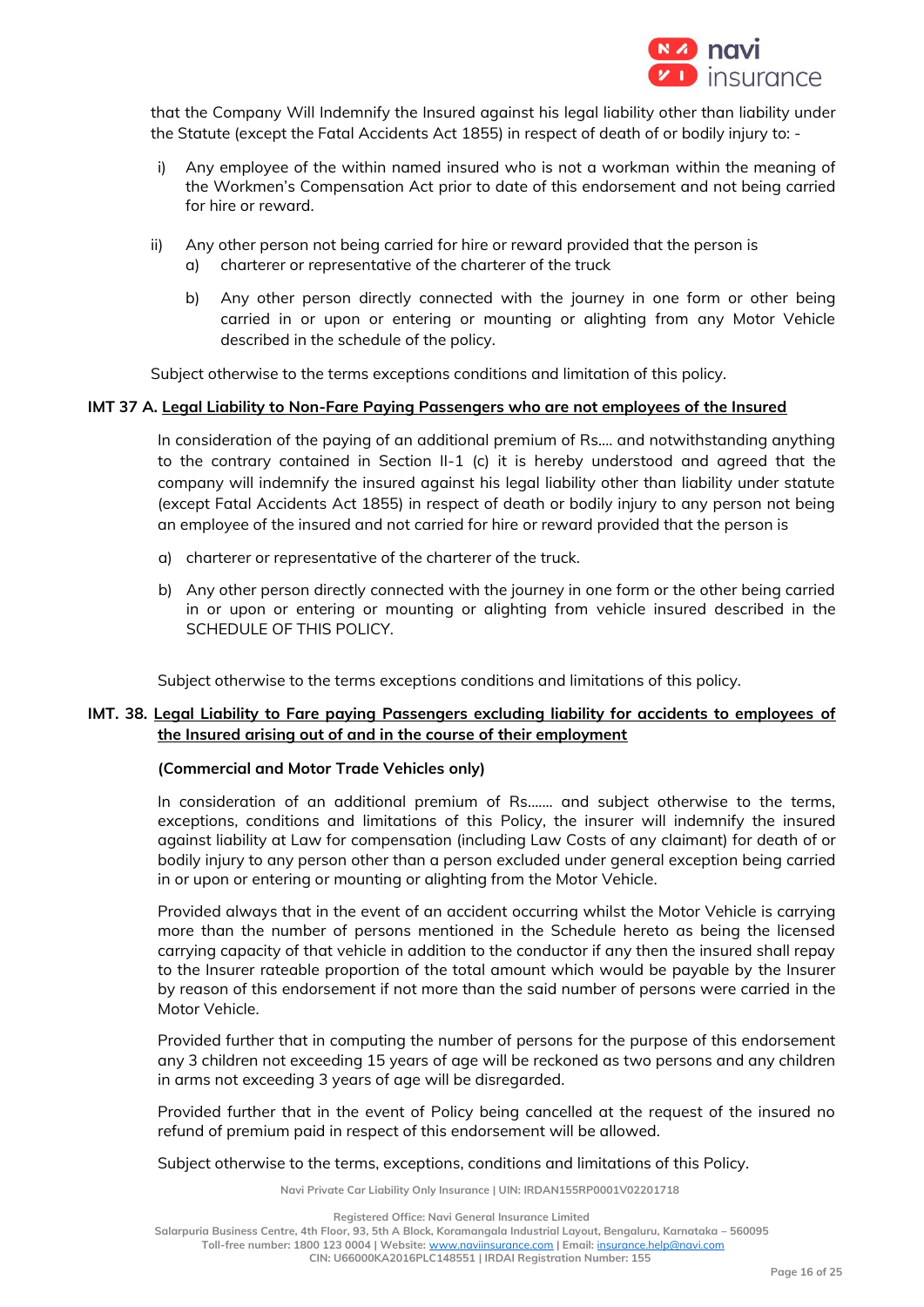

## **IMT. 39. Legal Liability to persons employed in connection with the operation and/or maintaining and/or Loading and/or Unloading of Motor Vehicles.**

In consideration of the payment of an additional premium of  $*$ ....... it is hereby understood and agreed that notwithstanding anything contained herein to the contrary the insurer shall indemnify the insured against his legal liability under the Workmen's Compensation Act, 1923 or at Common Law in respect of personal injury to any paid driver (or cleaner or conductor or person employed in loading/or unloading but in any case not exceeding seven in number including driver and cleaner) whilst engaged in the service of the insured in such occupation in connection with the .... and not exceeding seven in number and will in addition be responsible for all costs and expenses incurred with its written consent.

#### **Provided always that:**

- (1) this Endorsement does not indemnify the insured in respect of any liability in cases where the insured holds or subsequently effects with any insurer or Group of Underwriters a Policy of Insurance in respect of liability as herein defined for his general employees.
- (2) the insured shall take reasonable precautions to prevent accidents and shall comply with all statutory obligations.
- (3) the insured shall keep a record of the name of each driver cleaner conductor or person employed in loading and/or unloading and the amount of wages salary and other earnings paid to such employees and shall at times allow the insurer to inspect such record.
- (4) in the event of the Policy being cancelled at the request of the insured no refund of the premium paid in respect of this Endorsement will be allowed.

The premium to be calculated at the rate of Rs50/- per driver and/or cleaner or conductor and/or person employed in loading and/or unloading but not exceeding the number permitted by the Motor Vehicles Act 1988 including driver and cleaner.

Subject otherwise to the terms exceptions conditions and limitations of this Policy except so far as necessary to meet the requirements of the Motor Vehicles Act, 1988.

## **IMT. 39 A. Legal Liability under the Workmen's Compensation Act, 1923 in respect of the carriage of more than six employees (Excluding the Driver) in goods carrying vehicles.**

In consideration of the payment of an additional premium it is hereby understood and agreed that notwithstanding anything to the contrary contained herein the company shall indemnify the insured against his legal liability under the Workmen's Compensation Act, 1923 and subsequent amendments to that Act prior to the date of this endorsement in respect of death of or bodily injury to any person (other than the paid driver) exceeding six in number whilst being carried in the Motor vehicle and will in addition be responsible for all costs and expenses incurred with its written consent.

## **Provided always that:**

- 1. the Company shall not be liable by virtue of this Endorsement to indemnify the insured in respect of any liability in cases where the insured holds or subsequently effects with any insurance company or group of Underwriters a Policy of Insurance in respect of liability as herein defined for his general employees and where the Insured has not obtained special permission from the registration authorities for carriage of more than six such employees.
- 2. the insured shall take reasonable precautions to prevent accidents and shall comply with all statutory obligations.

**Navi Private Car Liability Only Insurance | UIN: IRDAN155RP0001V02201718**

**Registered Office: Navi General Insurance Limited**

**Salarpuria Business Centre, 4th Floor, 93, 5th A Block, Koramangala Industrial Layout, Bengaluru, Karnataka – 560095 Toll-free number: 1800 123 0004 | Website:** [www.naviinsurance.com](http://www.naviinsurance.com/) **| Email:** [insurance.help@navi.com](mailto:insurance.help@navi.com)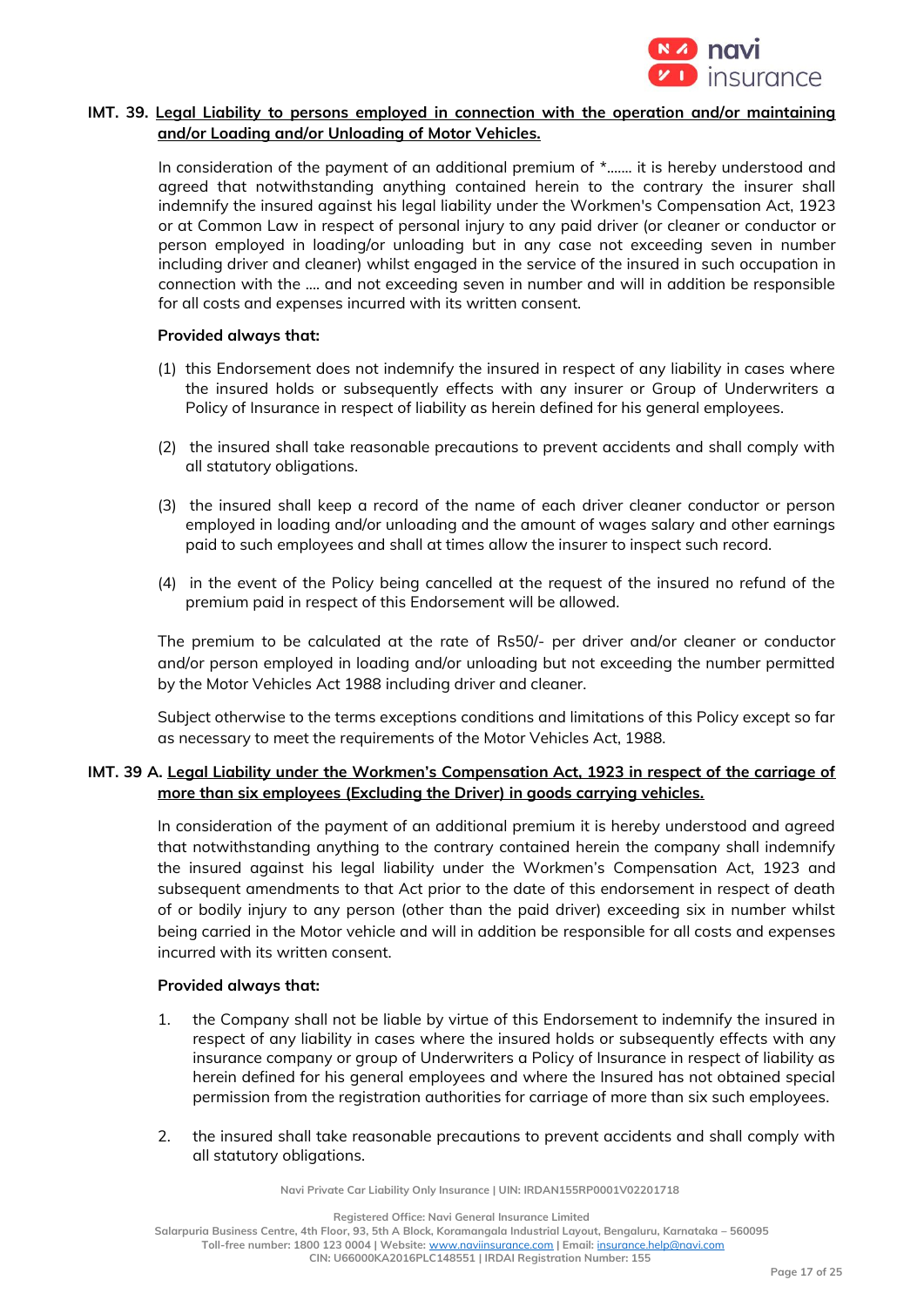

- 3. the insured shall keep a record of the name of each person employed in connection with the loading and unloading of the vehicles and the amount of wages salary and other earnings paid to such employees and shall at all times allow the Insurer to inspect such record.
- 4. in the event of the Policy being cancelled at the request of the insured no refund of the premium paid in respect of this Endorsement will be allowed.

Subject otherwise to the terms exceptions, conditions and limitations of this Policy.

## **IMT. 40 Legal Liability to paid driver and/or Conductor and/or cleaner employed in connection with the operation of Motor vehicle.**

In consideration of the payment of an additional premium it is hereby understood and agreed that notwithstanding anything contained herein to the contrary the insurer shall indemnify insured against his legal liability under the **Workmen's Compensation Act, 1923 and subsequent amendments of that Act prior to the date of this endorsement, the Fatal Accidents Act, 1855 or at Common Law** in respect of personal injury to any paid driver and/or conductor and/or cleaner whilst engaged in the service of the insured in such occupation in connection with the vehicle insured and will in addition be responsible for all costs and expenses incurred with its written consent.

The premium to be calculated and paid while taking insurance of the vehicle concurred at the rate of Rs. 50/- per driver and/or conductor and/or cleaner.

#### **Provided always that:**

- (1) this Endorsement does not indemnify the insured in respect of any liability in cases where the insured holds or subsequently effects with any insurer or Group of Underwriters a Policy of Insurance in respect of liability as herein defined for his general employees.
- (2) the insured shall take reasonable precautions to prevent accidents and shall comply with all statutory obligations.
- (3) the insured shall keep a record of the name of each driver cleaner conductor or person employed in loading and/or unloading and the amount of wages salary and other earnings paid to such employees and shall at all times allow the insurer to inspect such record.
- (4) In the event of the Policy being cancelled at the request of the insured no refund of the premium paid in respect of this Endorsement will be allowed.

## **IMT.42 Private Carriers (Goods Carrying Commercial Vehicles Only)**

Notwithstanding anything to the contrary contained herein it is hereby understood and agreed that the insurer shall not be liable for any loss or damage to the vehicle insured and/or for any third-party liability in respect thereof if at the time of accident, the vehicle insured under this policy is carrying goods not belonging to the insured

Subject otherwise to the terms conditions limitations and exceptions of this policy.

**Salarpuria Business Centre, 4th Floor, 93, 5th A Block, Koramangala Industrial Layout, Bengaluru, Karnataka – 560095**

**Toll-free number: 1800 123 0004 | Website:** [www.naviinsurance.com](http://www.naviinsurance.com/) **| Email:** [insurance.help@navi.com](mailto:insurance.help@navi.com)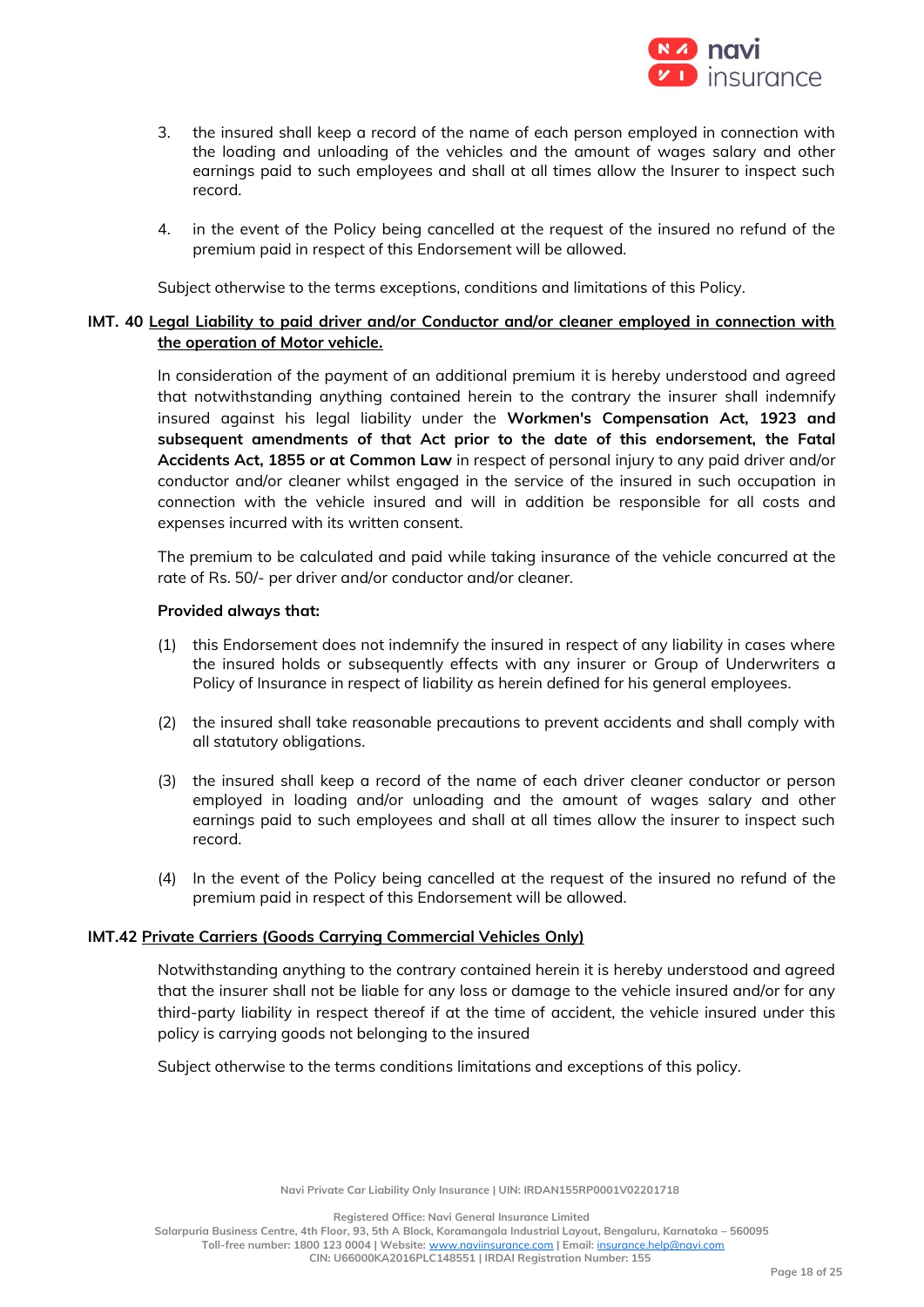

## **IMT.44 Indemnity to Hirer - Package Policy - Negligence of the Owner or Hirer.**

It is hereby declared and agreed that in consideration of payment of an additional premium of Rs……. the Insurer will indemnify any hirer of the Vehicle insured against loss, damage and liability as defined in this Policy arising in connection with the Vehicle insured while let on hire.

Provided that any such hirer shall as though he/she were the insured observe fulfill and be subject to the terms, exceptions, conditions and limitations of this policy in so far as they apply.

#### **IMT.45 Indemnity to Hirer - Liability Only Policy -- Negligence of the Owner or Hirer.**

#### **Negligence of the Hirer**

It is hereby declared and agreed that in consideration of payment of an additional premium of Rs……the Insurer will indemnify any hirer of the Motor Vehicle against liability as defined in this Policy arising in connection with the Motor Vehicle while let on hire.

Provided that any such hirer shall as though he were the Insured observe fulfill and be subject to the terms, exceptions, conditions and limitations of this Policy in so far as they apply.

# **IMT.46 Legal Liability to passengers excluding liability for accidents to employees of the Insured arising out of and in course of their employment (Applicable to Ambulance/Hearses under class D of Commercial vehicles and to Motor Trade vehicles)**

In consideration of an additional premium of Rs……. and subject otherwise to the terms exceptions conditions and limitations of this Policy the insurer will indemnify the insured against liability at law for compensation (including legal costs of any claimant) for death of or bodily injury to any person other than a person excluded under general exception being carried in or upon or entering or mounting or alighting from the vehicle insured.

Provided always that in the event of an accident occurring whilst the vehicle insured is carrying more than the number of persons mentioned in the Schedule hereto as being the licensed carrying capacity of that vehicle in addition to the conductor if any then the insured shall repay to the insurer ratable proportion of the total amount which would be payable by the insurer by reason of this endorsement if not more than the said number of persons were carried in the vehicle insured.

Provided further that in computing the number of persons for the purpose of this endorsement any 3 children not exceeding 15 years of age will be reckoned as two persons and any children in arms not exceeding 3 years of age will be disregarded.

Provided further that in the event of Policy being cancelled at the request of the insured no refund of premium paid in respect of this endorsement will be allowed.

Subject otherwise to the terms exceptions conditions and limitations of this policy.

#### **IMT.47 Mobile Cranes/Drilling Rigs/ Mobile Plants/Excavators/ Navies/ Shovels/ Grabs/ Rippers.**

It is hereby declared and agreed notwithstanding anything to the contrary contained in this Policy that in respect of the vehicle insured the Insurer shall be under no liability-

Under Section II except so far as is necessary to meet the requirements of the Motor Vehicles Act, 1988, in respect of liability incurred by the insured arising out of the operation as a tool of such vehicle or of plant forming part of such vehicle or attached thereto.

**Navi Private Car Liability Only Insurance | UIN: IRDAN155RP0001V02201718**

**Registered Office: Navi General Insurance Limited**

**Salarpuria Business Centre, 4th Floor, 93, 5th A Block, Koramangala Industrial Layout, Bengaluru, Karnataka – 560095**

**Toll-free number: 1800 123 0004 | Website:** [www.naviinsurance.com](http://www.naviinsurance.com/) **| Email:** [insurance.help@navi.com](mailto:insurance.help@navi.com)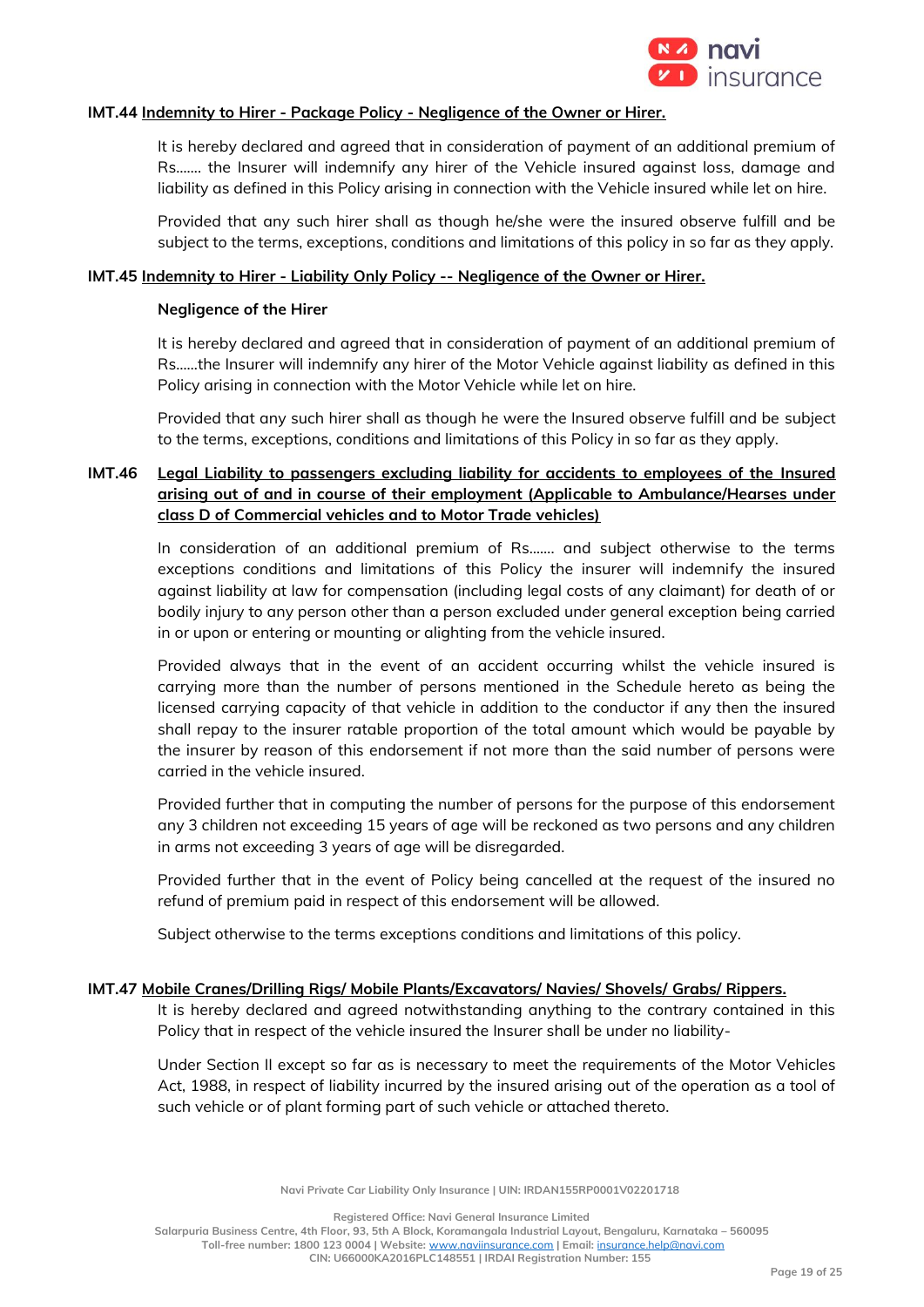

# **IMT.48 Agricultural and Forestry Vehicles And Other Miscellaneous vehicles with Trailers attached - Extended Cover**

It is hereby declared and agreed that in consideration of an additional premium of Rs……. the indemnity provided by this Policy shall apply in respect of any trailer (including Agricultural Implements such as Ploughs, Harrows and the like) described in the under noted Schedule of trailers as though it were a vehicle described in the Schedule and had set against it in the Schedule the value set against it in the under noted Schedule of trailers.

Provided that the Insurer shall be under no liability under Section I of the Policy in respect of breakage of any part of the agricultural trailer or implements caused by ground obstructions.

# **IMT.49 Exclusion of Liability to the Public Working Risk (Except as required by the Motor Vehicle Act, 1988)**

It is hereby declared and agreed that except so far as is necessary to meet the requirements of the Motor Vehicles Act, 1988, the Insurer shall be under no liability under Section II of this Policy in respect of liability incurred by the Insured arising out of the operation as a tool of the Motor Vehicle or of plant forming part of the Motor Vehicle or attached thereto.

## **IMT.50 Cinema Film Recording and Publicity Vans**

It is hereby understood and agreed that notwithstanding anything to the contrary contained in this Policy, the insurer shall be under no liability in respect of loss or damage to cinematic photographic or sound equipment costumes or any other technical property fixtures and fittings on the Motor Vehicle, unless they are firmly and permanently fixed to the body of the vehicle and are not detachable from time to time.

# **IMT.51 Mobile Shops /Canteens and Mobile Surgeries/ Dispensaries**

It is hereby understood and agreed that notwithstanding anything to the contrary contained in this Policy the insurer shall be under no liability in respect of

- (a) death of or bodily injury to or illness of any person caused by or through or in connection with or arising from
	- (i) poisoning of any kind or foreign or deleterious matter in food or drink
	- (ii) anything harmful in the condition of any goods supplied at or from the motor vehicle or the defective condition of the container of such goods
	- (iii) anything harmful in the condition of any goods supplied at or from the motor vehicle or defective in any treatment given at or from the motor vehicle

## **IMT. 52 Exclusion of damage while in use as a Tool of Trade**

It is hereby declared and agreed that except so far as is necessary to meet the requirements of the Motor Vehicles Act, 1988 the insurer shall be under no liability under Section II of this Policy in respect of liability incurred by the insured arising out of the operation as a tool of the motor vehicle or of plant forming part of the vehicle insured or attached thereto.

#### **IMT.53 Specified Attachments (Special Type Vehicles)**

It is hereby declared and agreed that while any attachment in the under noted "Schedule of attachments" is attached to the Motor Vehicle or is detached and out of use the indemnity provided by this Policy shall apply in respect of any such attachment as though it were the

**Navi Private Car Liability Only Insurance | UIN: IRDAN155RP0001V02201718**

**Registered Office: Navi General Insurance Limited**

**Salarpuria Business Centre, 4th Floor, 93, 5th A Block, Koramangala Industrial Layout, Bengaluru, Karnataka – 560095**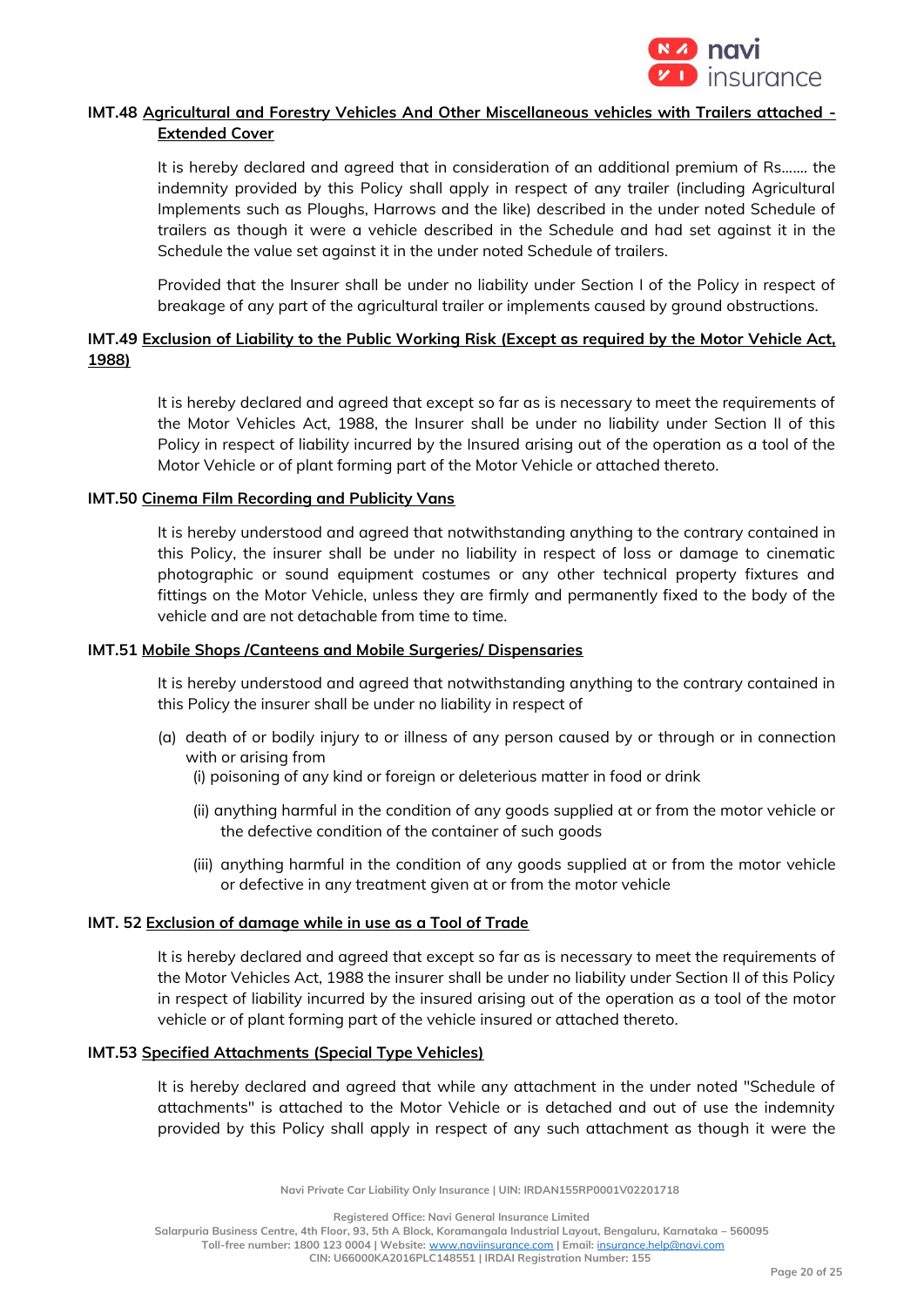

Motor Vehicle and had set against it in the Schedule the value set against it in the under noted "Schedule of Attachments"**.**

# **IMT.54 Mobile Plant-Inclusion of Liability to the Public Working Risk Where Tool of Trade is used only for work performed in or upon the Vehicle or Trailer.**

It is hereby declared and agreed that except so far as is necessary to meet the requirements of the Motor Vehicles Act, 1988, the Insurer shall be under no liability under Section II of this Policy in respect of liability arising out of:

- (a) the explosion of any vessel under pressure being part of plant attached to or forming part of the Motor Vehicle.
- (b) the operation other than in or upon the Motor Vehicle forming part of or attached to
- (c) the Motor Vehicle.

## **IMT.55 Mobile Plant - Inclusion of Liability to the Public Working Risk**

It is hereby understood and agreed that notwithstanding anything to the contrary contained in this Policy the insurer shall be under no liability under Section II in respect of

- (a) death injury or damage caused by or resulting from
	- (i) subsidence flooding or water pollution.
	- (ii) damage to pipes or cables arising out of the operation as a tool of the vehicle insured or of any plant forming part of vehicle insured or attached thereto.
- (b) damage to property resulting from the manufacture construction alteration repair or treatment of such property by the insured.
- (c) death injury or damage caused by or through property on which the insured has carried out any process of manufacture, construction alteration or repair or treatment.

It is further understood and agreed that except so far as is necessary to meet the requirements of the Motor Vehicles Act 1988, the insurer shall be under no liability under Section II of this Policy in respect of liability incurred by the insured arising out of the explosion of any vessel under pressure being part of plant attached to or forming part of the vehicle insured.

## **Grievance Redressal Procedure:**

At Navi General Insurance, we want your relationship with insurance to soar beyond what you've experienced yet. To understand, appreciate, and enjoy insurance—we're here for you. You can connect with us on the following channels.

- **a.** Call us on our Toll Free 1800 123 0004 for any queries that you may have!
- **b.** Email your queries to [insurance.help@navi.com](mailto:insurance.help@navi.com) .
- **c.** For Senior Citizens, we have a special cell and Our Senior Citizen customers can email us at [seniorcare@navi.comf](mailto:seniorcare@navi.com)or priority resolution
- **d.** Visit our website [www.naviinsurance.com](http://www.naviinsurance.com/) to register & track your queries.
- **e.** Please walk in to any of our branches or partner locations.
- **f.** You can also dispatch your letters to us at:

Navi General Insurance Limited

Corporate Office: Salarpuria Business Centre,

4th B Cross Road, 5th Block,

**Navi Private Car Liability Only Insurance | UIN: IRDAN155RP0001V02201718**

**Registered Office: Navi General Insurance Limited**

**Salarpuria Business Centre, 4th Floor, 93, 5th A Block, Koramangala Industrial Layout, Bengaluru, Karnataka – 560095**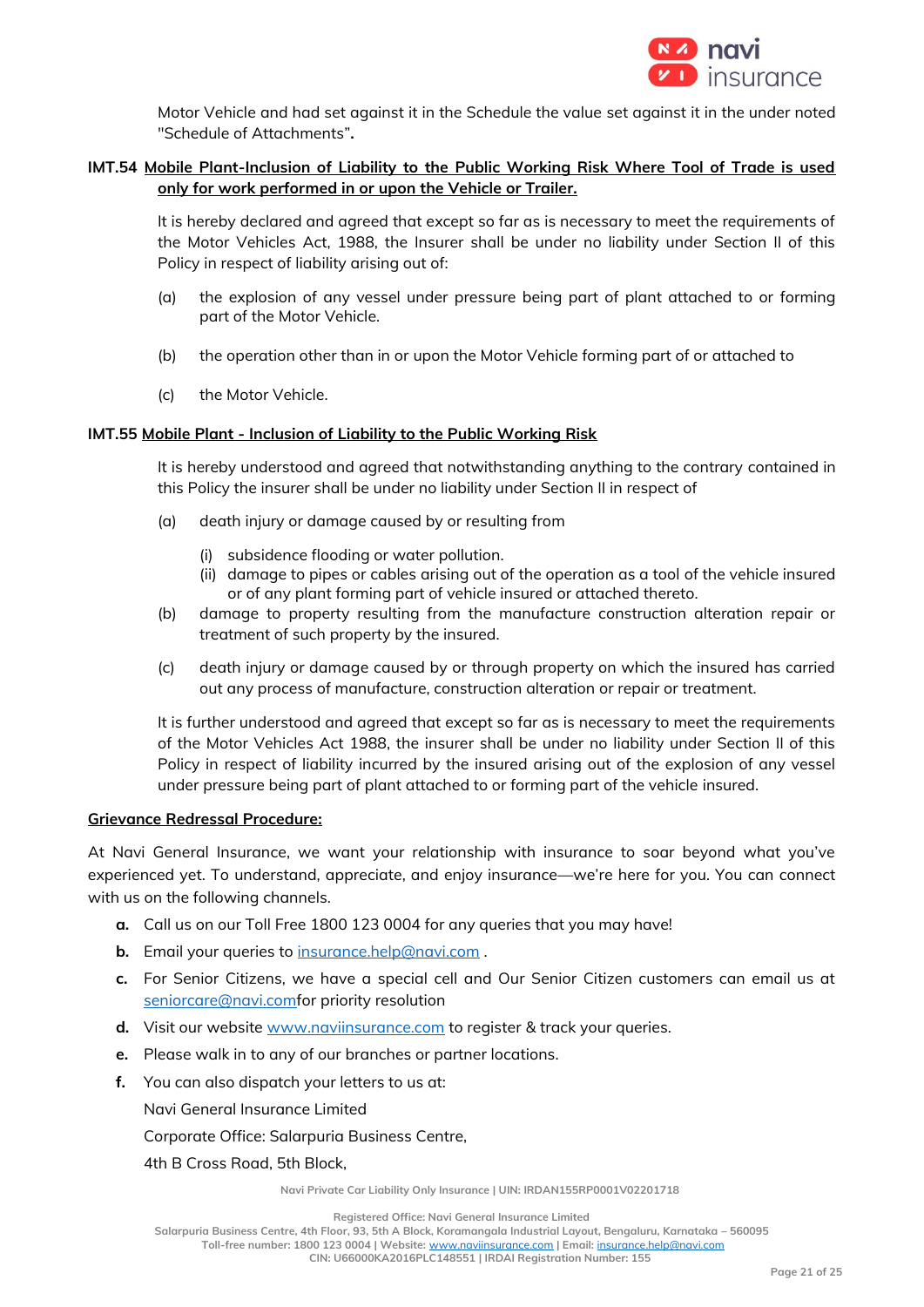

Koramangala Industrial Layout,

Bengaluru, Karnataka – 560095

We request you to please mention your complete details: Full Name, Policy Number and Contact Details in all your communications, to enable our customer experience expert to connect with you and provide you with the quickest possible solution.

We'll make sure to acknowledge your service request within 3 working days—and try and resolve it to your satisfaction within 15 working days. That's a promise!

# **Escalation**

**Level 1**: While we attempt to give you best-in-class and prompt resolution for any concerns—sometimes it may not be perfect. If you felt that you weren't offered a perfect resolution, please feel free to share your feedback to our Customer Experience team [at Manager.CustomerExperience@navi.com.](mailto:at%20Manager.CustomerExperience@navi.com)

## **Level 2:**

If you still are not happy about the resolution provided, then you may please write to our Head Customer Experience and Redressal Manager at [Head.CustomerExperience@navi.com.](mailto:Head.CustomerExperience@navi.com.) 

If your concern remains unresolved after having followed the above escalation procedure, then you may please approach the Insurance Ombudsman for Redressal. To know who your Insurance Ombudsman is—simply refer to the list below/overleaf.

Contact details of Insurance Ombudsman are available at our website [www.naviinsurance.com](http://www.naviinsurance.com/)

OMBUDSMAN AND ADDRESSES: Refer the below link

<http://ecoi.co.in/ombudsman.html>

## **NAMES OF OMBUDSMAN AND ADDRESSES OF OMBUDSMAN CENTRES**

| <b>S. No.</b> | <b>Contact Details</b>                 | <b>Jurisdiction of Office</b>                   |
|---------------|----------------------------------------|-------------------------------------------------|
| 1.            | <b>AHMEDABAD</b>                       |                                                 |
|               | Office of the Insurance Ombudsman,     | State of Gujarat and Union Territories of Dadra |
|               | Jeevan Prakash Building, 6th Floor,    | & Nagar Haveli and Daman and Diu                |
|               | Tilak Marg, Relief Road,               |                                                 |
|               | Ahmedabad - 380 001.                   |                                                 |
|               | Tel.: 079 - 25501201/02/05/06          |                                                 |
|               | Email: bimalokpal.ahmedabad@ecoi.co.in |                                                 |
| 2.            | <b>BENGALURU</b>                       |                                                 |
|               | Office of the Insurance Ombudsman,     | Karnataka                                       |
|               | Jeevan Soudha Building,                |                                                 |
|               | PID No. 57-27-N-19,                    |                                                 |
|               | Ground Floor, 19/19, 24th Main Road,   |                                                 |
|               | JP Nagar, 1st Phase,                   |                                                 |
|               | Bengaluru - 560 078.                   |                                                 |
|               | Tel.: 080 - 26652048 / 26652049        |                                                 |
|               | Email: bimalokpal.bengaluru@ecoi.co.in |                                                 |

**Navi Private Car Liability Only Insurance | UIN: IRDAN155RP0001V02201718**

**Registered Office: Navi General Insurance Limited**

**Salarpuria Business Centre, 4th Floor, 93, 5th A Block, Koramangala Industrial Layout, Bengaluru, Karnataka – 560095**

**Toll-free number: 1800 123 0004 | Website:** [www.naviinsurance.com](http://www.naviinsurance.com/) **| Email:** [insurance.help@navi.com](mailto:insurance.help@navi.com)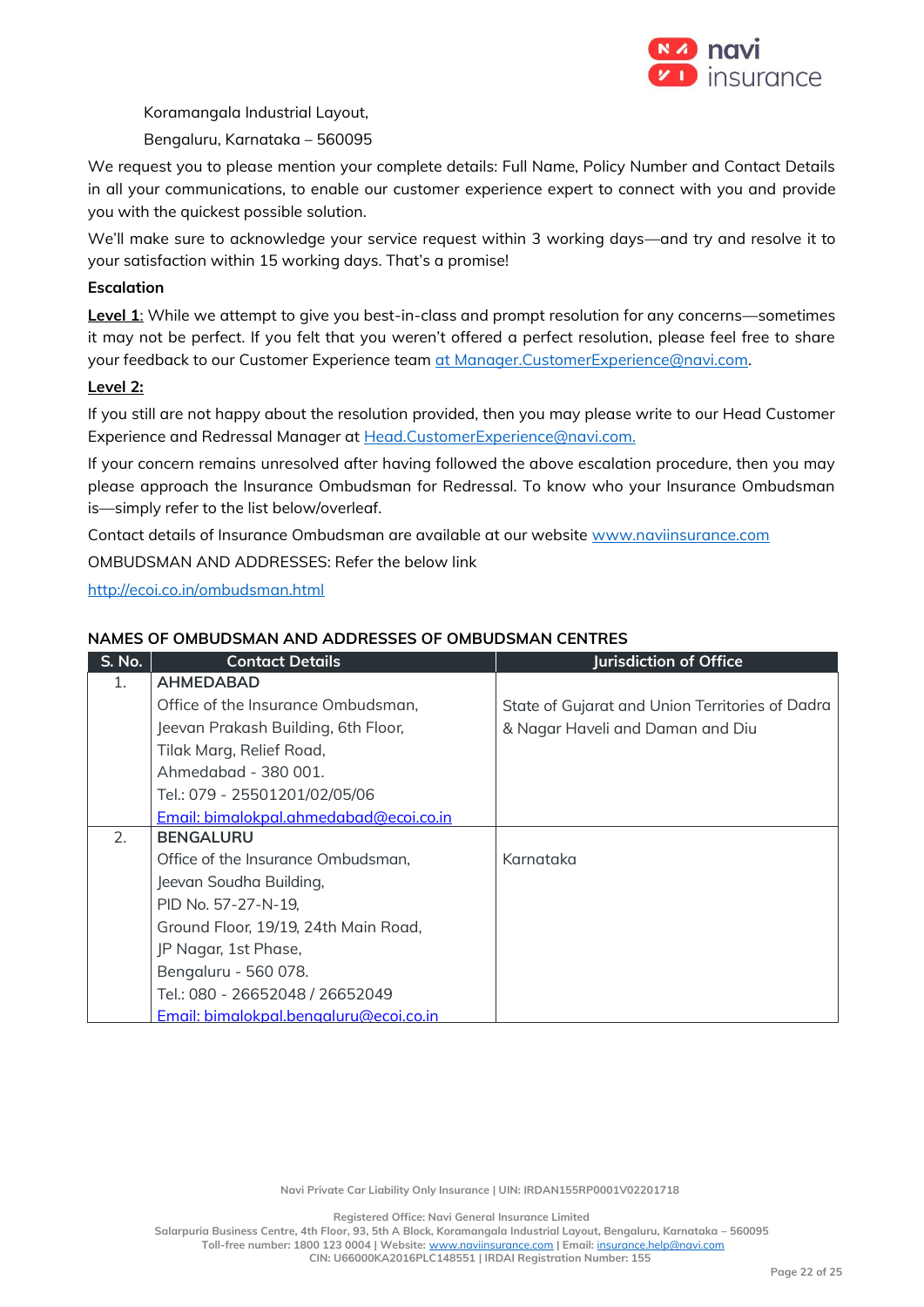

| 3. | <b>BHOPAL</b>                            |                                               |
|----|------------------------------------------|-----------------------------------------------|
|    | Office of the Insurance Ombudsman,       | States of Madhya Pradesh and Chattisgarh      |
|    | Janak Vihar Complex, 2nd Floor,          |                                               |
|    | 6, Malviya Nagar, Opp. Airtel Office,    |                                               |
|    | Near New Market, Bhopal - 462 003.       |                                               |
|    | Tel.: 0755 - 2769201 / 2769202           |                                               |
|    | Fax: 0755 - 2769203                      |                                               |
|    | Email: bimalokpal.bhopal@ecoi.co.in      |                                               |
| 4. | <b>BHUBANESHWAR</b>                      |                                               |
|    | Officeof the Insurance Ombudsman,        | State of Orissa                               |
|    | 62, Forest Park, Bhubneshwar - 751 009.  |                                               |
|    | Tel.: 0674 - 2596461 / 2596455           |                                               |
|    | Fax: 0674 - 2596429                      |                                               |
|    | Email: bimalokpal.bhubaneswar@ecoi.co.in |                                               |
| 5. | <b>CHANDIGARH</b>                        |                                               |
|    | Office of the Insurance Ombudsman,       | States of Punjab, Haryana, Himachal           |
|    | S.C.O. No. 101, 102 & 103, 2nd Floor,    | Pradesh, Jammu & Kashmir and Union            |
|    | Batra Building, Sector 17 - D,           | territory of Chandigarh                       |
|    | Chandigarh - 160 017.                    |                                               |
|    | Tel.: 0172 - 2706196 / 2706468           |                                               |
|    | Fax: 0172 - 2708274                      |                                               |
|    | Email: bimalokpal.chandigarh@ecoi.co.in  |                                               |
| 6. | <b>CHENNAI</b>                           |                                               |
|    | Office of the Insurance Ombudsman,       | State of Tamil Nadu and Union Territories -   |
|    | Fatima Akhtar Court, 4th Floor, 453,     | Pondicherry Town and Karaikal (which are part |
|    | Anna Salai, Teynampet,                   | of Union Territory of Pondicherry)            |
|    | Chennai - 600 018.                       |                                               |
|    | Tel.: 044 - 24333668 / 24335284          |                                               |
|    | Fax: 044 - 24333664                      |                                               |
|    | Email: bimalokpal.chennai@ecoi.co.in     |                                               |
| 7. | <b>DELHI</b>                             |                                               |
|    | Office of the Insurance Ombudsman,       | State of Delhi                                |
|    | 2/2 A, Universal Insurance Building,     |                                               |
|    | Asaf Ali Road, New Delhi - 110 002.      |                                               |
|    | Tel.: 011 - 23232481 / 23213504          |                                               |
|    | Fax: 011 - 23230858                      |                                               |
|    | Email: bimalokpal.delhi@ecoi.co.in       |                                               |
| 8. | <b>GUWAHATI</b>                          |                                               |
|    | Office of the Insurance Ombudsman,       | States of Assam, Meghalaya, Manipur,          |
|    | Jeevan Nivesh, 5th Floor,                | Mizoram, Arunachal Pradesh, Nagaland and      |
|    | Nr. Panbazar Over Bridge, S.S. Road,     | Tripura                                       |
|    | Guwahati - 781001 (ASSAM).               |                                               |
|    | Tel.: 0361 - 2132204 / 2132205           |                                               |
|    | Fax: 0361 - 2732937                      |                                               |
|    | Email: bimalokpal.quwahati@ecoi.co.in    |                                               |

**Registered Office: Navi General Insurance Limited**

**Salarpuria Business Centre, 4th Floor, 93, 5th A Block, Koramangala Industrial Layout, Bengaluru, Karnataka – 560095**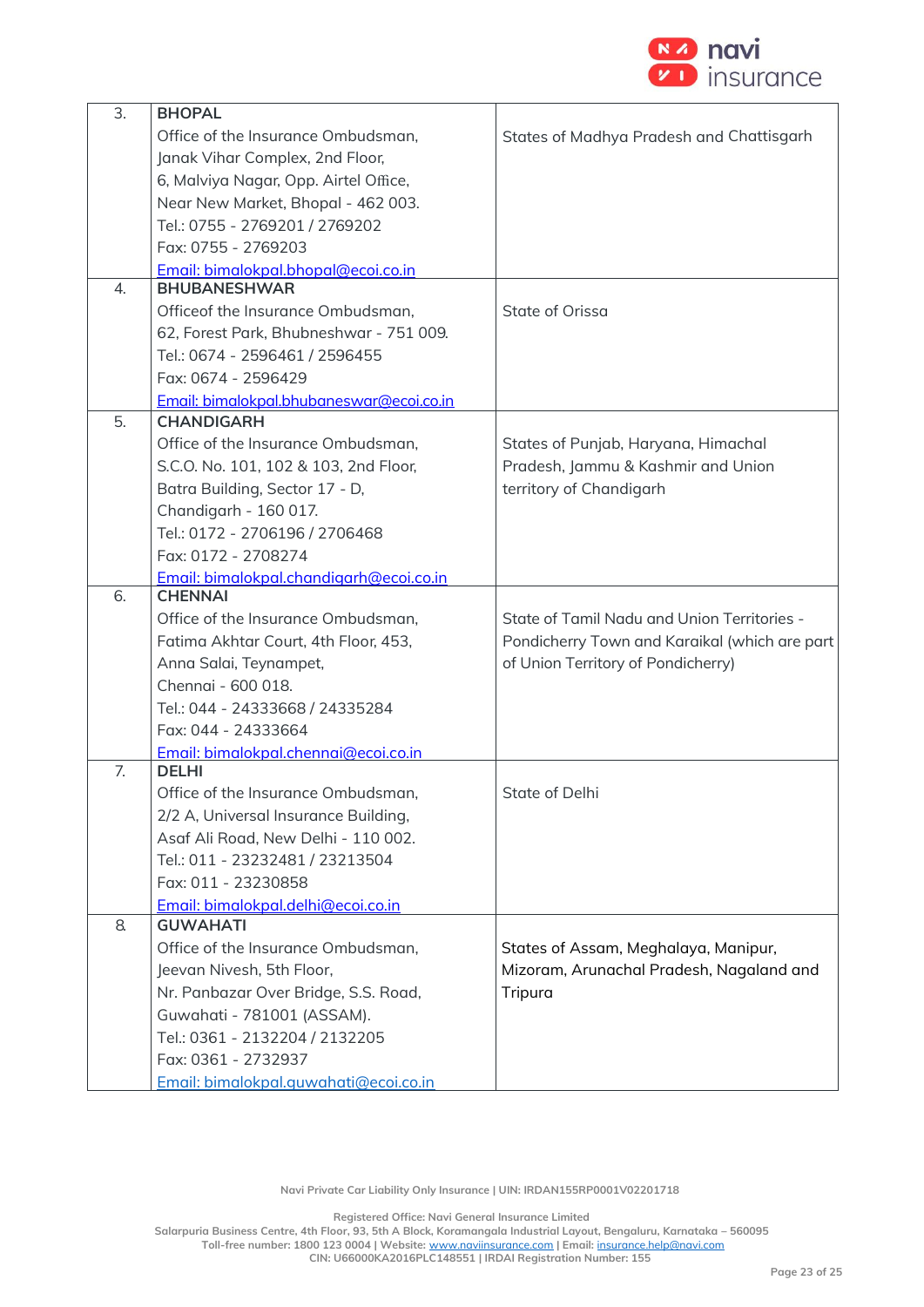

| 9.  | <b>HYDERABAD</b>                       |                                                |
|-----|----------------------------------------|------------------------------------------------|
|     | Office of the Insurance Ombudsman,     | States of Andhra Pradesh, Telangana and        |
|     | 6-2-46, 1st floor, "Moin Court",       | Union Territory of Yanam - a part of the Union |
|     | Lane Opp. Saleem Function Palace,      | Territory of Pondicherry                       |
|     | A. C. Guards, Lakdi-Ka-Pool,           |                                                |
|     | Hyderabad - 500 004.                   |                                                |
|     | Tel.: 040 - 65504123 / 23312122        |                                                |
|     | Fax: 040 - 23376599                    |                                                |
|     | Email: bimalokpal.hyderabad@ecoi.co.in |                                                |
| 10. | <b>JAIPUR</b>                          |                                                |
|     | Office of the Insurance Ombudsman,     | State of Rajasthan                             |
|     | Jeevan Nidhi - Il Bldg., Gr. Floor,    |                                                |
|     | Bhawani Singh Marg, Jaipur - 302 005.  |                                                |
|     | Tel.: 0141 - 2740363                   |                                                |
|     | Email: bimalokpal.jaipur@ecoi.co.in    |                                                |
| 11. | <b>ERNAKULAM</b>                       |                                                |
|     | Office of the Insurance Ombudsman,     | Kerala, Lakshadweep, Mahe-a part of            |
|     | 2nd Floor, Pulinat Bldg.,              | Pondicherry                                    |
|     | Opp. Cochin Shipyard, M. G. Road,      |                                                |
|     | Ernakulam - 682 015.                   |                                                |
|     | Tel.: 0484 - 2358759 / 2359338         |                                                |
|     | Fax: 0484 - 2359336                    |                                                |
|     | Email: bimalokpal.ernakulam@ecoi.co.in |                                                |
| 12  | <b>KOLKATA</b>                         |                                                |
|     | Office of the Insurance Ombudsman,     | States of West Bengal, Sikkim and Union        |
|     | Hindustan Bldg. Annexe, 4th Floor,     | Territories of Andaman and Nicobar Islands     |
|     | 4, C.R. Avenue, Kolkata - 700 072.     |                                                |
|     | Tel.: 033 - 22124339 / 22124340        |                                                |
|     | Fax: 033 - 22124341                    |                                                |
|     | Email: bimalokpal.kolkata@ecoi.co.in   |                                                |
| 13. | LUCKNOW                                |                                                |
|     | Office of the Insurance Ombudsman,     | District of Uttar Pradesh: Lalitpur, Jhansi,   |
|     | 6th Floor, Jeevan Bhawan,              | Mahoba, Hamirpur, Banda, Chitrakoot,           |
|     | Phase-II, Nawal Kishore Road,          | Allahabad, Mirzapur, Sonbhabdra, Fatehpur,     |
|     | Hazratganj, Lucknow - 226 001.         | Pratapgarh, Jaunpur, Varansi, Gazipur, Jalaun, |
|     | Tel.: 0522 - 2231330 / 2231331         | Kanpur, Lucknow, Unnao, Sitapur, Lakhimpur,    |
|     | Fax: 0522 - 2231310                    | Bahraich, Barabanki, Raebareli, Sravasti,      |
|     | Email: bimalokpal.lucknow@ecoi.co.in   | Gonda, Faizabad, Amethi, Kaushambi,            |
|     |                                        | Balrampur, Basti, Ambedkarnagar, Sulanpur,     |
|     |                                        | Maharajganj, Santkabirnagar, Azamgarh,         |
|     |                                        | Kaushinagar, Gorkhpur, Deoria, Mau,            |
|     |                                        | Chandauli, Ballia, Sidharathnagar              |
|     |                                        |                                                |

**Registered Office: Navi General Insurance Limited**

**Salarpuria Business Centre, 4th Floor, 93, 5th A Block, Koramangala Industrial Layout, Bengaluru, Karnataka – 560095**